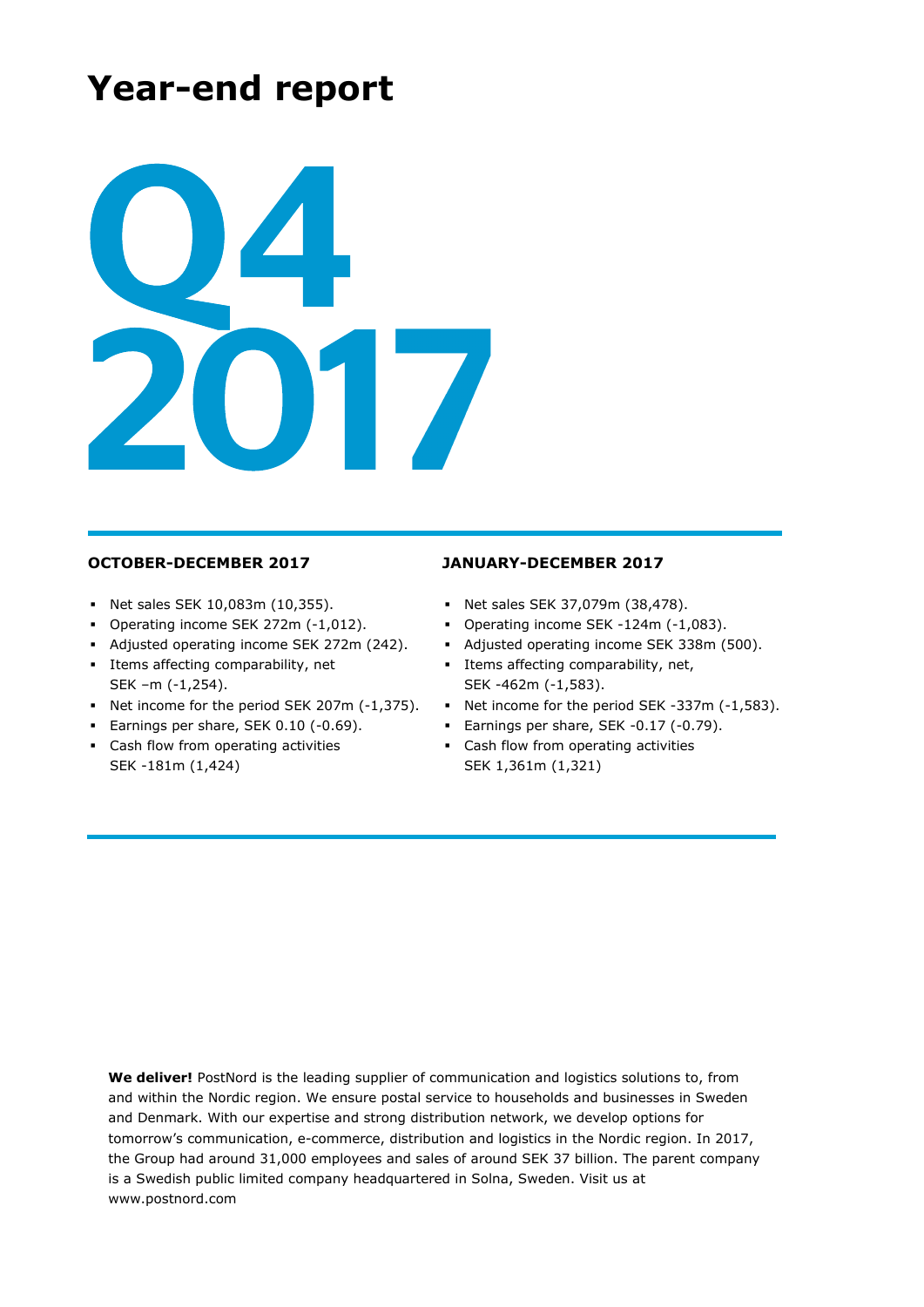## **FINANCIAL OVERVIEW AND KEY RATIOS<sup>1</sup>**

|                                      |         | Oct-Dec Oct-Dec |                           |         | Jan-Dec Jan-Dec |          |              |
|--------------------------------------|---------|-----------------|---------------------------|---------|-----------------|----------|--------------|
| SEKm, if not otherwise stated        | 2017    | 2016            | $\Delta^{2)}$<br>$\Delta$ | 2017    | 2016            | $\Delta$ | $\Delta^{2}$ |
| <b>INCOME ITEMS</b>                  |         |                 |                           |         |                 |          |              |
| Net sales                            | 10,083  |                 | 10,355 -3% -2%            | 37,079  | 38,478 -4% -4%  |          |              |
| Operating income (EBIT)              | 272     | $-1,012$        |                           | $-124$  | $-1,083$        |          |              |
| Operating margin (EBIT)              | 2.7%    | $-9.8%$         |                           | $-0.3%$ | $-2.8%$         |          |              |
| Adjusted operating income (EBIT)     | 272     | 242             |                           | 338     | 500             |          |              |
| Adjusted operating margin (EBIT)     | 2.7%    | 2.3%            |                           | 0.9%    | 1.3%            |          |              |
| Operating income (EBITDAI)           | 602     | 558             |                           | 1,193   | 1,737           |          |              |
| Operating margin (EBITDAI)           | 6.0%    | 5.4%            |                           | 3.2%    | 4.5%            |          |              |
| Income before tax                    | 288     | $-1,012$        |                           | $-136$  | $-1,108$        |          |              |
| Net income                           | 207     | $-1,375$        |                           | $-337$  | $-1,583$        |          |              |
| <b>CASH FLOWS</b>                    |         |                 |                           |         |                 |          |              |
| Cash flows from operating activities | $-181$  | 1,424           |                           | 1,361   | 1,321           |          |              |
| <b>FINANCIAL POSITION</b>            |         |                 |                           |         |                 |          |              |
| Financial preparedness               | 4,196   | 4,927           |                           | 4,196   | 4,927           |          |              |
| Net debt                             | 238     | 354             |                           | 238     | 354             |          |              |
| <b>KEY RATIOS</b>                    |         |                 |                           |         |                 |          |              |
| Earnings per share, SEK              | 0.10    | $-0.69$         |                           | $-0.17$ | $-0.79$         |          |              |
| Net debt/EBITDAI, times              | 0.2     | 0.2             |                           | 0.2     | 0.2             |          |              |
| Net debt ratio                       | 3%      | 5%              |                           | 3%      | 5%              |          |              |
| Return on capital employed (ROCE)    | $-1.6%$ | $-12.1%$        |                           | $-1.6%$ | $-12.1%$        |          |              |
| Average number of employees          | 31,134  | 32,405          |                           | 31,350  | 33,278          |          |              |

<sup>&</sup>lt;sup>1)</sup> See page 19 for definitions.

<sup>2)</sup> Change excluding acquisitions/divestments and currency.

Unless otherwise stated, the report comments on developments in October-December 2017 compared to the same period in 2016.

### **CEO COMMENTS**

### **POSTNORD MEETS THE STRONG GROWTH IN E-COMMERCE WITH INCREASED CAPACITY AND FLEXIBILITY**

The accelerating growth in e-commerce brought record volumes in the fourth quarter and over the full year 2017. At the same time, digitization is continuing to adversely impact our mail volumes. PostNord has a clear strategy to meet the opportunities and challenges following digitization.

Growth in e-commerce driven logistics is very buoyant and the Group's e-commerce related B2C volumes rose by all of 19% in the fourth quarter and by 14% for the full year. The fourth quarter is seasonally a strong one in volume terms, driven by Black Friday and the traditional Christmas trade. Over the full year, the volume of mail decreased by 9%, 7% in Sweden and 18% in Denmark. Like-for-like net sales were down 4%, with growth in logistics being unable to offset low mail revenues.

In October, we received an important and a welcome message from our owners. The Danish and Swedish States had reached an agreement regarding the financing of the transition to a financially sustainable production model in Denmark. The agreement is conditional on approval by the EU Commission, which we have not yet received. The Swedish government also decided a new postal regulation would be effective as of January 1, 2018. It states that two-day delivery is the new standard service for stamped mail items and allowed a one-off adjustment to postal rates. These decisions are essential for PostNord to be able to fulfil its universal postal service obligations under reasonable financial conditions.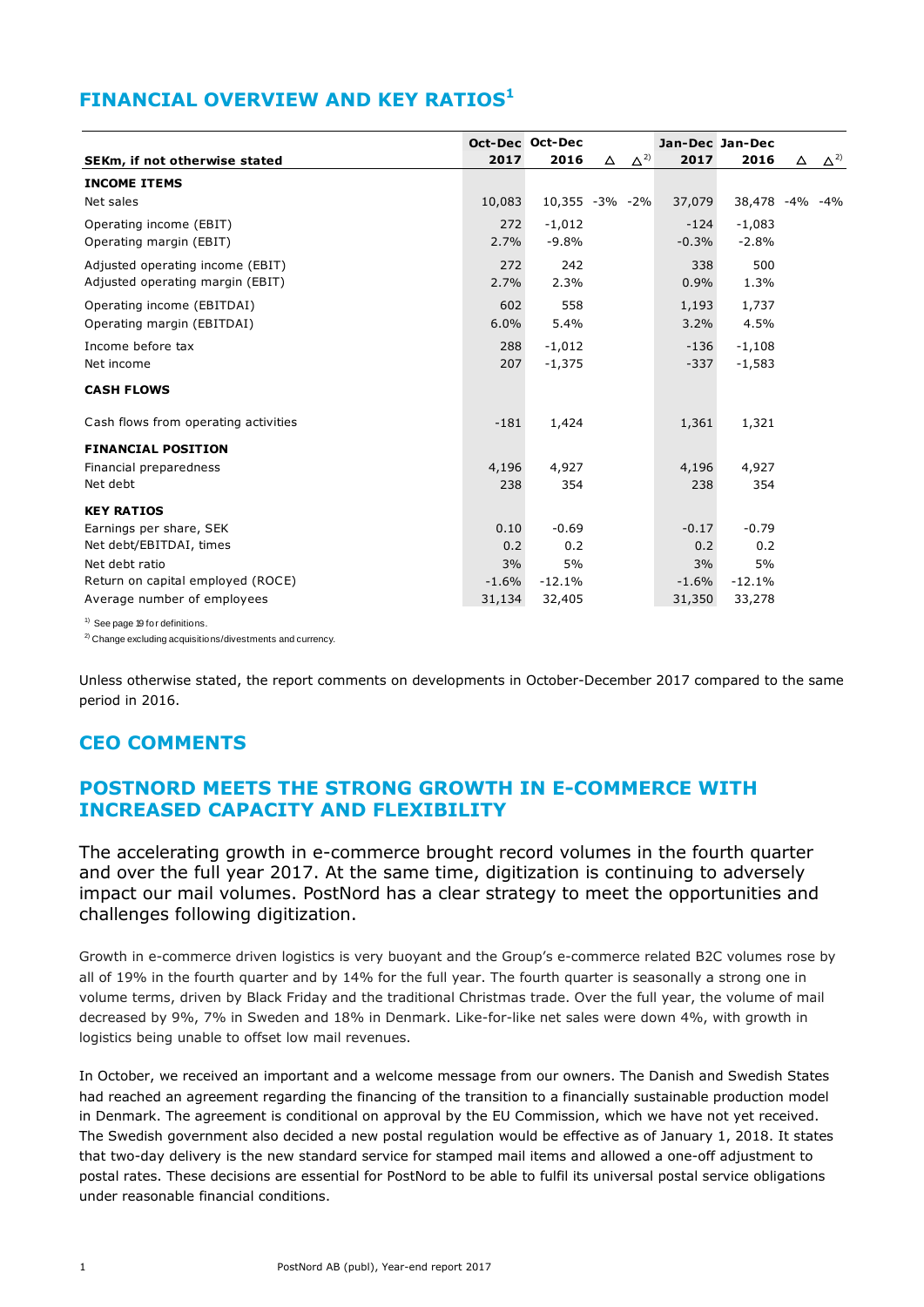PostNord Strålfors continues to show strong profit growth. On an annualized basis, PostNord Norway and PostNord Finland have turned around their 2016 losses into profits. The poorer outcome for PostNord Sweden resulted from falling mail revenues that could not be fully offset via cost adjustments. PostNord Denmark is meeting the farreaching effects of digitization with perhaps its biggest restructuring ever. The Group's adjusted operating income amounted to SEK 272m (242) for the quarter and SEK 338m (500) for the full year. Items affecting comparability amounted to SEK –m (-1,254) for the quarter and SEK -462m (-1,583) for the full year. In 2017, these items consisted entirely of costs relating to reduction of employment for personnel benefiting from "special employment conditions" in the Danish business. While awaiting the EU Commission's decision on the financing arrangement for the restructuring program in Denmark, no further terminations of employment for personnel with special employment conditions will take place. On the other hand, the transition to the new production model in the Danish business continues, and on January 21, 2018, the model for mail distribution was rolled out across the whole of Denmark. However, the impact on results will only be realized when we can reduce our staffing fully according to plan, which will take place once we have the approval from the EU Commission.

Despite an increase in staffing to ensure quality in mail distribution in Sweden, the outcome for the fourth quarter was lower for overnight delivery than in the year previously. The outcome for the year was 90.4%, which we are not satisfied with, although it is higher than the statutory requirement of 85%. In Denmark, quality in the standard service "Brevet" was 95.1%, which is above the statutory requirement of 93%. Quality in parcels was slightly lower than last year as a result of the virtually explosive growth in e-commerce in the last quarter. To meet the demand fueled by the e-commerce driven growth, investments in additional terminal capacity are in progress. In the second quarter of 2018, we will inaugurate our new parcel and goods terminal with its distribution hub at Køge, just outside Copenhagen. Measuring 25,000 square meters, this is our biggest terminal in Denmark. In Sweden, our capacity will expand when the new terminals in Örebro and Växjö go on stream in 2018.

Our goal oriented work on sustainability is moving forward in several areas. Since 2009, we have reduced our carbon dioxide emissions by all of 32%. During the year, we also intensified our focus on the work of establishing a sustainable supply chain. Around 180 suppliers have either performed self-assessment or have undergone an on-site audit. This represents a solid foundation on which we can continue to build.

With a total focus on progressing our strategy, we have many exciting activities under way in the work of developing PostNord into the best logistics and communication company in the Nordic region. For example, service development last year launched several recipient-oriented services offering increased flexibility and service. The PostNord app has around 1.4 million users throughout the Nordic region, is very well-used and highly appreciated, and award winning. We are totally focused on regaining the confidence from customers and recipients and building a strong belief in the future among our employees.

*Håkan Ericsson President and CEO*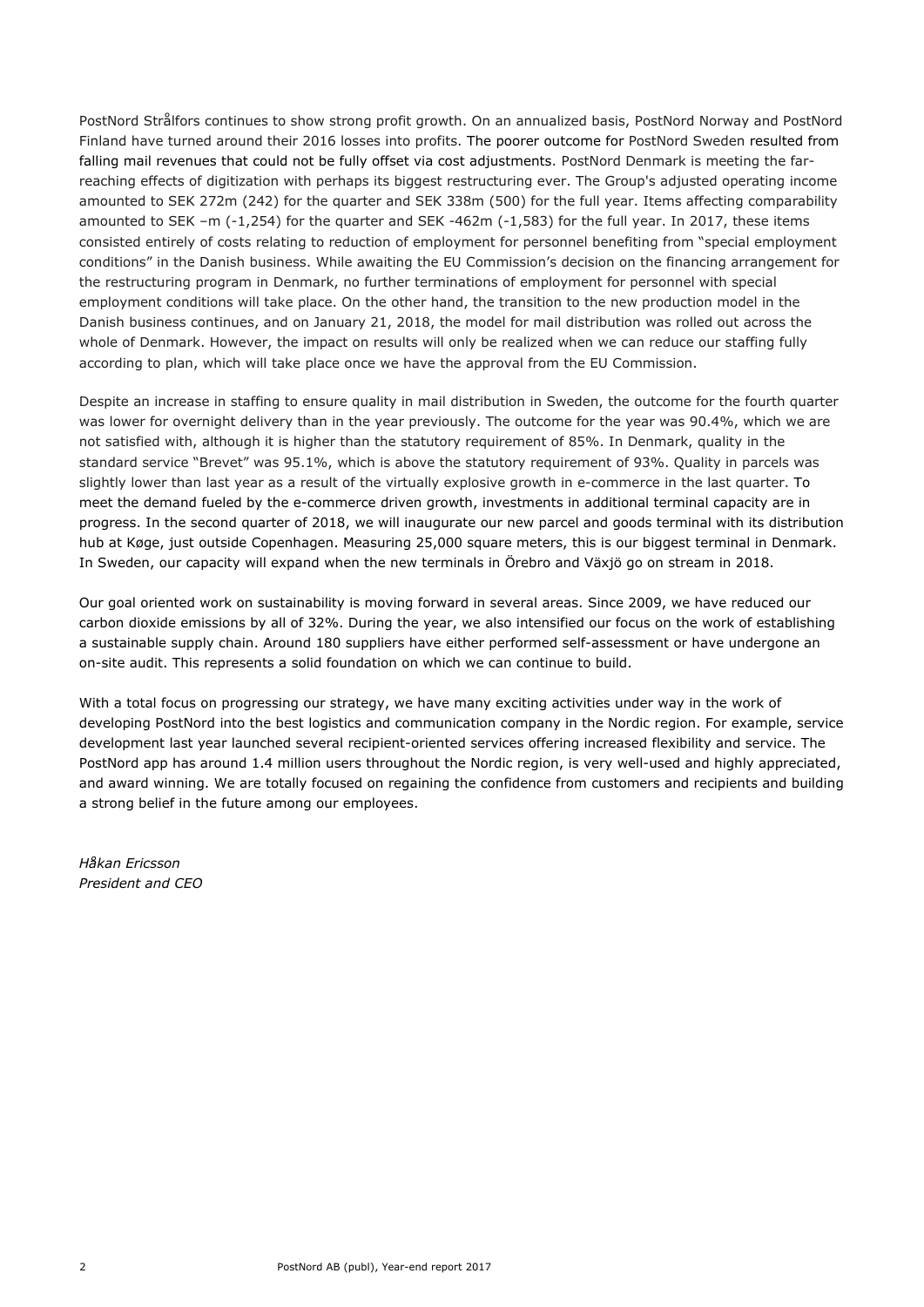### **IMPORTANT EVENTS**

#### January-March

 Implementation of a new production model in Denmark began. It is estimated that the restructuring costs will add up to around SEK 3 billion during the restructuring period.

#### April-June

- The AGM voted to re-elect Jens Moberg, Mats Abrahamsson, Gunnel Duveblad, Christian Ellegaard and Anitra Steen as members of the Board. Måns Carlson, Jesper Lok and Peder Lundquist were elected to the Board for the first time. Jens Moberg was re-elected Chairman of the Board. Accounting firm KPMG AB was re-appointed.
- PostNord contracted a new term loan facility of SEK 1 billion and extended a term loan facility of SEK 1 billion. The loan facilities mature in September 2019 and were used to refinance MTN bonds of SEK 2 billion which matured in September 2017.

#### July-September

• In August, Charlotte Svensson took up her position as new Head of Business areas Communication Services. In July, Thomas Backteman was appointed as new Head of Communications.

#### October-December

- The Swedish government decided that an amended Swedish Postal Ordinance would enter into force on January 1, 2018. Under the changes, the universal postal service's delivery requirements for letters sent with standard postage will change from overnight delivery to two-day delivery with a quality requirement of 95%. The Riksdag has also decided on certain changes to the Postal Services Act.
- On October 20, PostNord's owners signed an agreement to make a capital contribution of SEK 2.2 billion. The Danish State will contribute SEK 1,533m as a grant to maintain the universal postal service. In addition, an SEK 267m contribution of shareholders' equity will be made by the Danish State and SEK 400m of shareholders' equity by the Swedish State. The decision remains conditional on approval by the EU Commission.

### **IMPORTANT EVENTS AFTER THE REPORTING PERIOD**

#### New production model in Denmark

On January 21, 2018, the Danish business switched to a new production model to enable costs to be sharply reduced for mail distribution via closer integration of mail and parcel distribution. The impact of the model will be given added impetus once the company can terminate the employment of personnel with what is called special employment conditions. However, this is conditional on EU-approval of the financing arrangement.

#### Changes to PostNord's Group Executive Team

The following changes were made effective on February 1, 2018. Annemarie Gardshol became the new Head of PostNord Sweden. Annemarie Gardshol has most recently served as CEO of the PostNord Strålfors Group. The former Head of PostNord Sweden, Anders Holm, is to become Head of Corporate Clients, International Linehauls and Customs Clearance, as well as of PostNord Finland, and remains a member of the Group Executive Board. Ylva Ekborn takes over as new CEO of the PostNord Strålfors Group and joins the Group Executive Board. Ylva Ekborn has most recently been serving as CEO of PostNord Strålfors Sweden. Finn Hansen will retire during the year, as announced earlier, and will therefore leave PostNord's Group Executive Team. Until further notice, the person in PostNord's Group Executive Team responsible for HR issues will be Jan Starrsjö, the Group's Head of Strategy and Sales Processes.

#### Welcome clarification from Swedish Customs

On January 18, Swedish Customs clarified the way that mail order shipments from third countries are to be treated, to the effect that VAT will be charged from the first Swedish "krona" for such shipments. PostNord and the Customs Agency are in dialogue as to what form the procedure will take.

#### Board chairman Jens Moberg has declined to stand for re-election to the Board of Directors.

Jens Moberg has informed the Group's owners – the Swedish and Danish States – that he will not be standing for re-election at the AGM, to be held on April 26, 2018. Jens will remain as Board chairman until the 2018 AGM.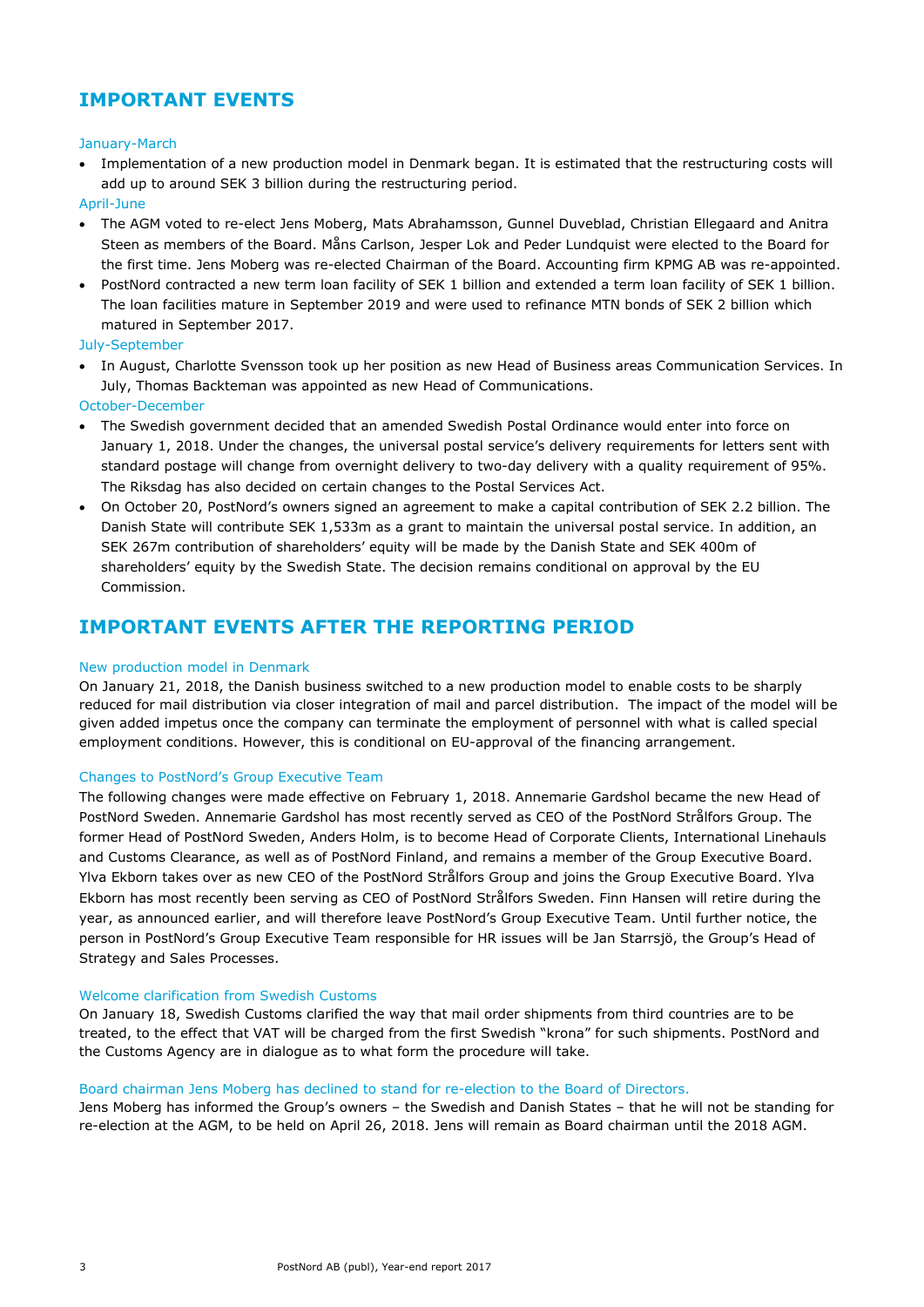### **GROUP SALES AND EARNINGS**

| <b>External net sales</b>            |        | Oct-Dec Oct-Dec |           |               |                                         | Jan-Dec Jan-Dec |          |                         |  |
|--------------------------------------|--------|-----------------|-----------|---------------|-----------------------------------------|-----------------|----------|-------------------------|--|
| <b>SEKm</b>                          | 2017   | 2016            | $\Lambda$ | $\Lambda^{2}$ | 2017                                    | 2016            | $\Delta$ | $\Lambda$ <sup>2)</sup> |  |
| Communication Services <sup>1)</sup> | 4,715  |                 |           |               | 5,238 -10% -10% 17,725 19,891 -11% -10% |                 |          |                         |  |
| eCommerce & Logistics $1$            | 5,368  | 5,117 5% 6%     |           |               | 19,354                                  | 18.587 4%       |          | 3%                      |  |
| Group total                          | 10,083 |                 |           |               | 10,355 -3% -2% 37,079 38,478 -4% -4%    |                 |          |                         |  |

 $1)$  The Direct Link segment has been transferred to eCommerce & Logistics from Communication Services from January 1, 2017. Figures presented for comparison have been restated.

2) Change excluding acquisitions/divestments and currency.

PostNord's net sales decreased by 2% in the fourth quarter, excluding acquisitions, disposals and exchange rate effects. As a result of continued digitization, mail volumes declined by 8% overall, 12% in Denmark and 7% in Sweden. Adjusted for the effect of local elections in Denmark, the decrease in Danish mail volumes was 16%. The Group's parcel volumes increased by 10%. Growth in e-commerce continues, with e-commerce related B2C parcel volumes rising 19%. In certain parts, the days around Black Friday and Cyber Monday witnessed volumes 50-80% higher than on the corresponding days last year. Over the full year, the Group's net sales decreased by 4%. In e-Commerce & Logistics, strong growth in e-commerce related volumes was recorded. In addition, sales of logistics services in third-party logistics, groupage cargo and pallet increased by in all 5%.

| Reconciliation of operating income and<br>adjusted operating income, SEKm   | Oct-Dec<br>2017 | Oct-Dec<br>2016 | Jan-Dec<br>2017 | Jan-Dec<br>2016 |
|-----------------------------------------------------------------------------|-----------------|-----------------|-----------------|-----------------|
| <b>Operating income (EBIT)</b>                                              | 272             | $-1.012$        | $-124$          | $-1,083$        |
| Reversal:                                                                   |                 |                 |                 |                 |
| Impairment losses on intangible assets and<br>property, plant and equipment |                 | 1,186           |                 | 1,186           |
| Provisions/reversals of restructuring measures                              |                 | 62              | 462             | 62              |
| Impairment losses etc. on disposals businesses<br>outside the Nordic region |                 | 3               |                 | 275             |
| Other                                                                       |                 | 3               |                 | 60              |
| Adjusted operating income (EBIT)                                            | 272             | 242             | 338             | 500             |

The Group's net operating income for the period totaled SEK 272m (-1,012) for the quarter and SEK -124m (-1,083) for the full year. In all, income takes into account items affecting comparability of SEK –m (-1,254) net for the quarter and SEK -462m (-1,583) net for the full year. Items affecting comparability in 2017 consist in their entirety of provisions for personnel reduction for employees with special employment conditions in Denmark. While awaiting the EU Commission's decision on the financing arrangement for the restructuring program in Denmark, no further reduction of employment for personnel with special employment conditions will take place. On that basis, full provision for the program is not recognized in 2017. The items affecting comparability for the preceding year consisted primarily of impairment losses of SEK 1,186m on goodwill and property, plant and equipment related to the Danish business, and of the disposal of Strålfors' non-Nordic businesses. The Group's adjusted operating income was SEK 338m (500) for the full year. Growth in eCommerce & Logistics and ongoing cost adjustments failed to fully compensate for the considerably lower sales of products adversely impacted by digitization.

Net financial items totaled SEK 16m (0) for the period and SEK -12m (-25) for the full year. Tax amounted to SEK -81m (-363) for the period and SEK -201m (-475) for the full year. The relatively high tax liability arises because deferred tax in connection with PostNord Denmark's deficit has not been recognized, since it is estimated that the tax loss carry-forward cannot be utilized within a foreseeable period. The net operating income for the period totaled SEK 207m (-1,375) and SEK -337m (-1,583) for the full year.

**Total parcel volumes, Group** *millions*

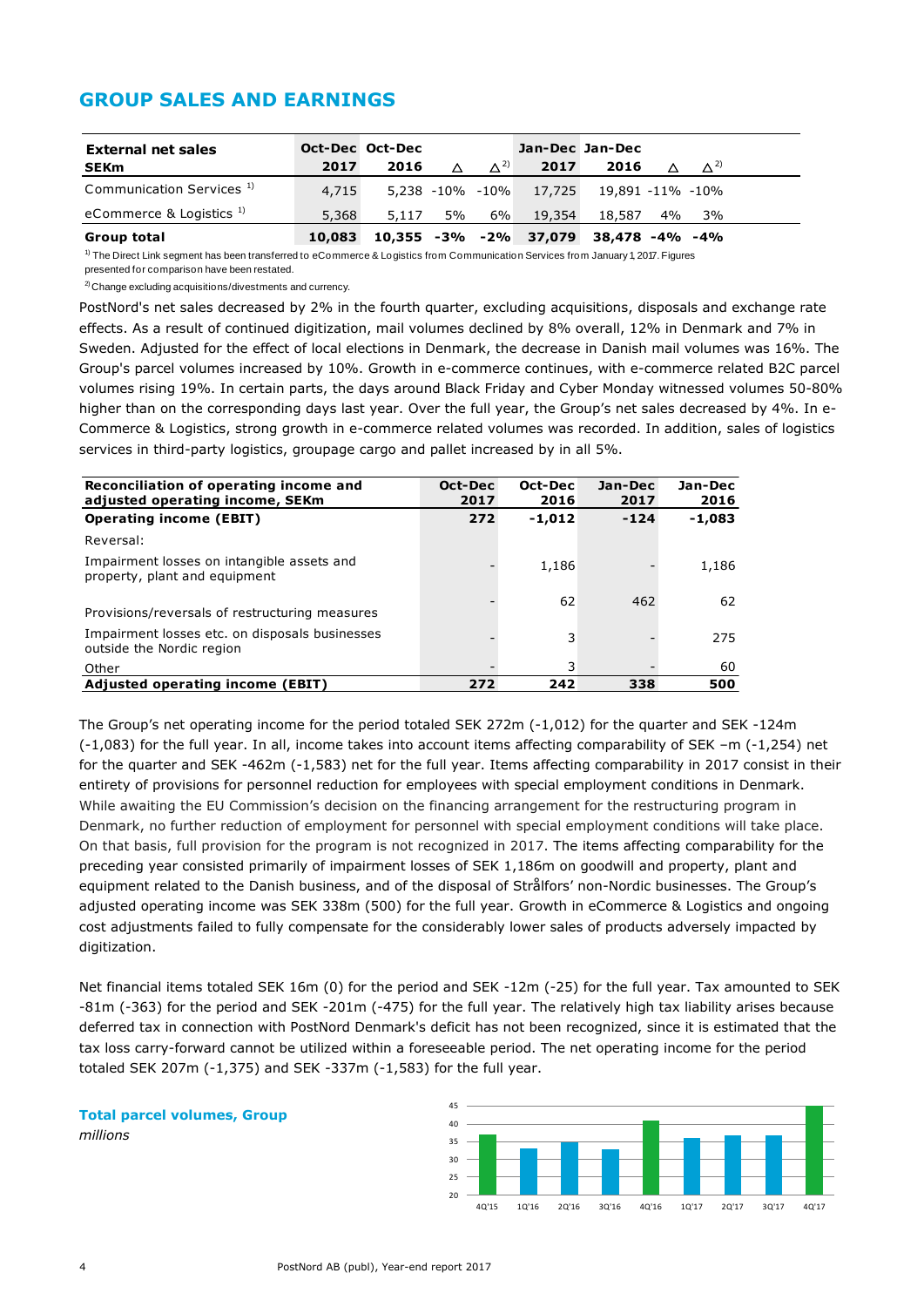### **FINANCIAL POSITION AND CASH FLOW**

The Group's equity increased to SEK 7,365m from SEK 6,848m on September 30, 2017. The increase consists of the income for the quarter and revaluation of pension commitments. The pension obligation declined, net, over the quarter, mainly as a result of a good return on assets. The discount rate is unchanged from September 30, 2017. In 2017, equity decreased by SEK 286m, mainly due to the income for the year and negative translation differences, while a positive contribution was made through revaluation of the pension liability.

The Group's net debt decreased by SEK 688m during the quarter as a result of the above-mentioned decrease in the net pension obligation. Net debt totaled SEK 238m (354). The interest-bearing liability consists of a long-term portion of SEK 3,556m (3,712) and a current portion of SEK 222m (307).

The debt ratio (net debt/equity) was 3% (5), which was somewhat below the Group's target of 10-50%.

|                                       | Dec 31,  | Sep 30,  | Jun 30,  | Mar 31,  | Dec 31,  |
|---------------------------------------|----------|----------|----------|----------|----------|
| Net debt, SEKm                        | 2017     | 2017     | 2017     | 2017     | 2016     |
| Interest-bearing debt                 | 3,778    | 4.019    | 4,029    | 3,743    | 3,745    |
| Pensions and disability pension plans | $-1,145$ | 201      | -88      | $-1.520$ | $-1,201$ |
| Long- and short-term investments      | $-494$   | $-422$   | $-823$   | -765     | $-613$   |
| Cash and cash equivalents             | $-1.901$ | $-2.872$ | $-3.086$ | -2,146   | $-1,577$ |
| <b>Net debt</b>                       | 238      | 926      | 32       | -688     | 354      |

Return on capital employed (ROCE) was -1.6% (-12.1), as a result of the negative income for the year. Excluding items affecting comparability, the return on capital employed was 4.5% (5.6).

The Group's financial preparedness totaled SEK 4,196m (4,927) on December 31, 2017, comprising cash and cash equivalents of SEK 1,901m (1,577), short-term investments of SEK 295m (350) and an unutilized credit facility of SEK 2,000m (3,000), which expires in 2020.

Cash flow from operating activities in the fourth quarter totaled SEK -181m (1,424). In the preceding year, cash flow was increased by a credit of SEK 909m, which was settled in the fourth quarter. Cash flow of SEK 1,361m (1,321) from operating activities for the full year received positive contributions consisting of a retroactive credit of SEK 980m (0) from Postens Pensionsstiftelse (the Posten Pension Fund), dating from 2016, and a refund of preliminary special payroll tax in the amount of SEK 404m. A capital payment of SEK 522m to the Fund and settlement of provisions were negative factors in cash flow. Working capital showed a change of SEK -38m (-454) for the full year.

Investments during the period totaled SEK 552m (356), and SEK 1,067m (1,550) for the full year. These included investments totaling SEK 1,196m (1,182) in property, plant and equipment and intangible assets. The investments focused mainly on the integrated production model and IT development. Financial investments during the quarter totaled SEK 172m (–) SEK 589m (612) for the year. PostNord invests in commercial paper as a result of deposit charges imposed by the banks.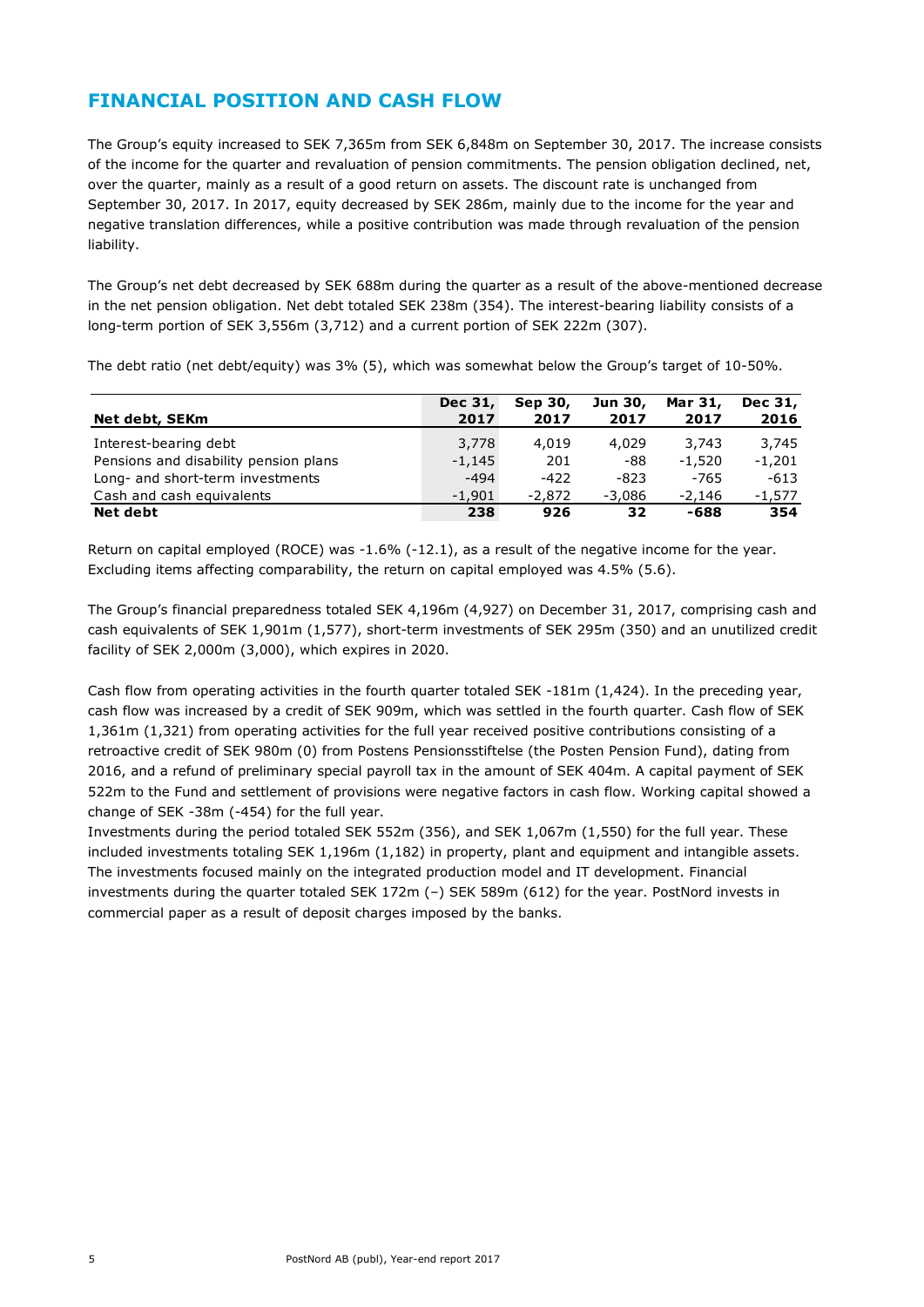### **COUNTRIES**

| <b>PostNord Sweden</b>                     | Oct-Dec | Oct-Dec |       |               |        | Jan-Dec Jan-Dec |        |               |
|--------------------------------------------|---------|---------|-------|---------------|--------|-----------------|--------|---------------|
| <b>SEKm</b>                                | 2017    | 2016    | Δ     | $\Delta^{1)}$ | 2017   | 2016            |        | $\Delta^{1)}$ |
| Net sales                                  | 6,245   | 6,283   | $-1%$ | 0%            | 22,671 | 23,025          | $-2%$  | $-1\%$        |
| of which Communication Services (external) | 3,053   | 3,296   | $-7%$ | $-7%$         | 11,329 | 12,076          | $-6%$  | $-6%$         |
| of which eCommerce & Logistics (external)  | 2,920   | 2.733   | 7%    | 8%            | 10,365 | 9,869           | 5%     | 6%            |
| of which internal                          | 271     | 255     | 6%    |               | 976    | 1,081           | $-10%$ |               |
| Operating income (EBIT)                    | 289     | 502     |       |               | 515    | 824             |        |               |
| Operating margin, %                        | 4.6%    | $8.0\%$ |       |               | 2.3%   | 3.5%            |        |               |
| Adjusted operating income (EBIT)           | 289     | 510     |       |               | 515    | 847             |        |               |
| Adjusted operating margin, %               | 4.6%    | $8.1\%$ |       |               | 2.3%   | 3.7%            |        |               |

 $1)$  Change excluding acquisitions/divestment within operational activities and exchange rates.

Net sales for PostNord Sweden decreased by 1% during the quarter. Mail volumes fell by 7%. Sales for eCommerce & Logistics increased by 7% mainly through continued growth in e-commerce, where Black Friday, Cyber Monday and the Christmas trade set record-highs in B2C volumes. Over the full year, total sales decreased by 2%. Mail volumes decreased by 7%, while growth was strong in e-commerce and other logistics operations, such as pallets, groupage cargo and third-party logistics.

Adjusted operating income totaled SEK 289m (510) for the quarter SEK 515m (847) for the full year. The poorer outcomes for the quarter and the full year resulted from falling mail revenues that could not be fully offset via cost adjustments and extra resources for assuring quality. As of January 1, 2018, the overnight delivery requirement has been changed to two-day delivery for stamped mail items. At the same time, the inland postage rate was adjusted to SEK 9. PostNord will now be able to lessen its use of air transport, which will lower costs and reduce carbon dioxide emissions.



#### **Mail volumes, Sweden**

*millions*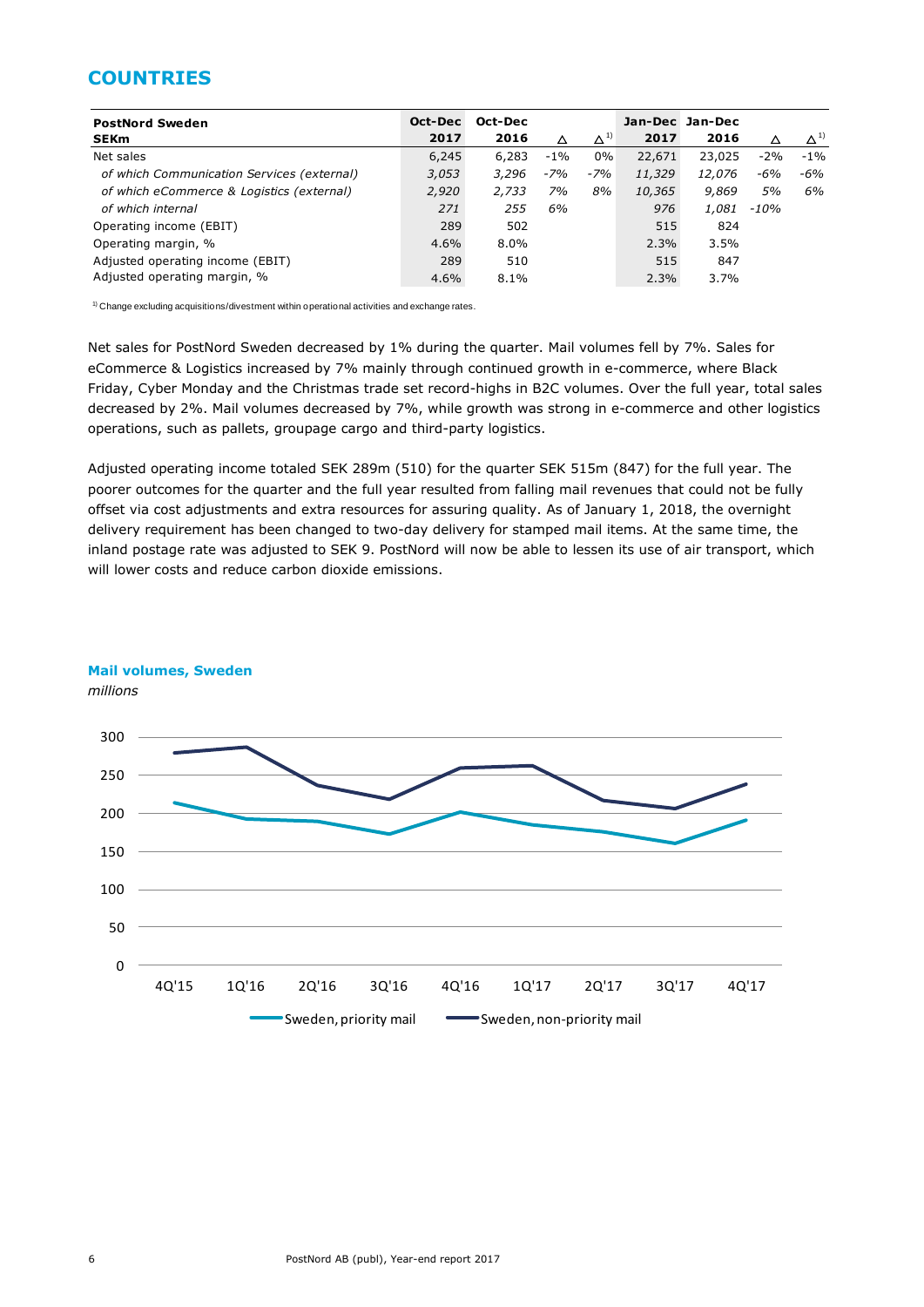| <b>PostNord Denmark</b><br><b>SEKm</b>     | Oct-Dec<br>2017 | Oct-Dec<br>2016 | Δ       | $\Delta^{1}$ | 2017      | Jan-Dec Jan-Dec<br>2016 |      | $\Delta^{1)}$ |
|--------------------------------------------|-----------------|-----------------|---------|--------------|-----------|-------------------------|------|---------------|
| Net sales                                  | 2,392           | 2,544           | -6%     | $-5%$        | 8,720     | 9,571                   | -9%  | $-9%$         |
| of which Communication Services (external) | 1,109           | 1,399           | -21%    | -19%         | 4,177     | 5,410                   | -23% | -22%          |
| of which eCommerce & Logistics (external)  | 1,139           | 1,079           | 6%      | 5%           | 4,070     | 3,733                   | 9%   | 6%            |
| of which internal                          | 145             |                 | 67 118% |              | 475       | 430                     | 10%  |               |
| Operating income (EBIT)                    | $-53$           | $-1.397$        |         |              | $-1,115$  | $-1.910$                |      |               |
| Operating margin, %                        | $-2.2%$         | $-54.9%$        |         |              | $-12.8\%$ | $-20.0\%$               |      |               |
| Adjusted operating income (EBIT)           | $-53$           | $-144$          |         |              | $-654$    | $-625$                  |      |               |
| Adjusted operating margin, %               | $-2.2%$         | $-5.7%$         |         |              | $-7.5%$   | $-6.5%$                 |      |               |

PostNord Denmark's net sales, excluding currency effects, decreased by 5% during the quarter. In Communication Services, income decreased by 19%. Mail volumes fell by 12% – or 16% when adjusted for the effect of local elections – as a result of the continuing rapid trend towards digitization. Revenues also decreased through the impact of certain products being discontinued ahead of the new production model. Net sales for eCommerce & Logistics in Denmark, excluding currency effects, rose 5% mainly as a result of growth in heavy logistics. PostNord Denmark's total net sales for the full year fell by 9%.

Adjusted operating income for the quarter was SEK -53m (-144). Results for the quarter improved mainly through cost adjustments and capital gains on the sale of properties. Over the full year, items affecting comparability amounted to SEK -462m (1,284). Item affecting comparability for the year consisted 100% of provisions for personnel reduction of employees with special employment conditions. Fourth quarter results in the preceding year were charged with impairment losses of SEK 1,186m on goodwill and property, plant and equipment related to the mail business. The adjusted full-year operating income totaled SEK -654m (-625). Income was affected by lower mail revenues could not be offset via sufficient adjustment of the costs arising in the mail business.

Work on installing a financially stable production model to create the conditions for profitability at PostNord Denmark within a few years is in progress. The financing for termination of employment for personnel employed under special employment conditions is conditional on a decision by the EU Commission. While awaiting this decision, no further termination of employment for such personnel will take place. However, the process of installing the new production model continues, and the impact on income will emerge once staffing levels are reduced according to plan.



#### **Mail volumes, Denmark**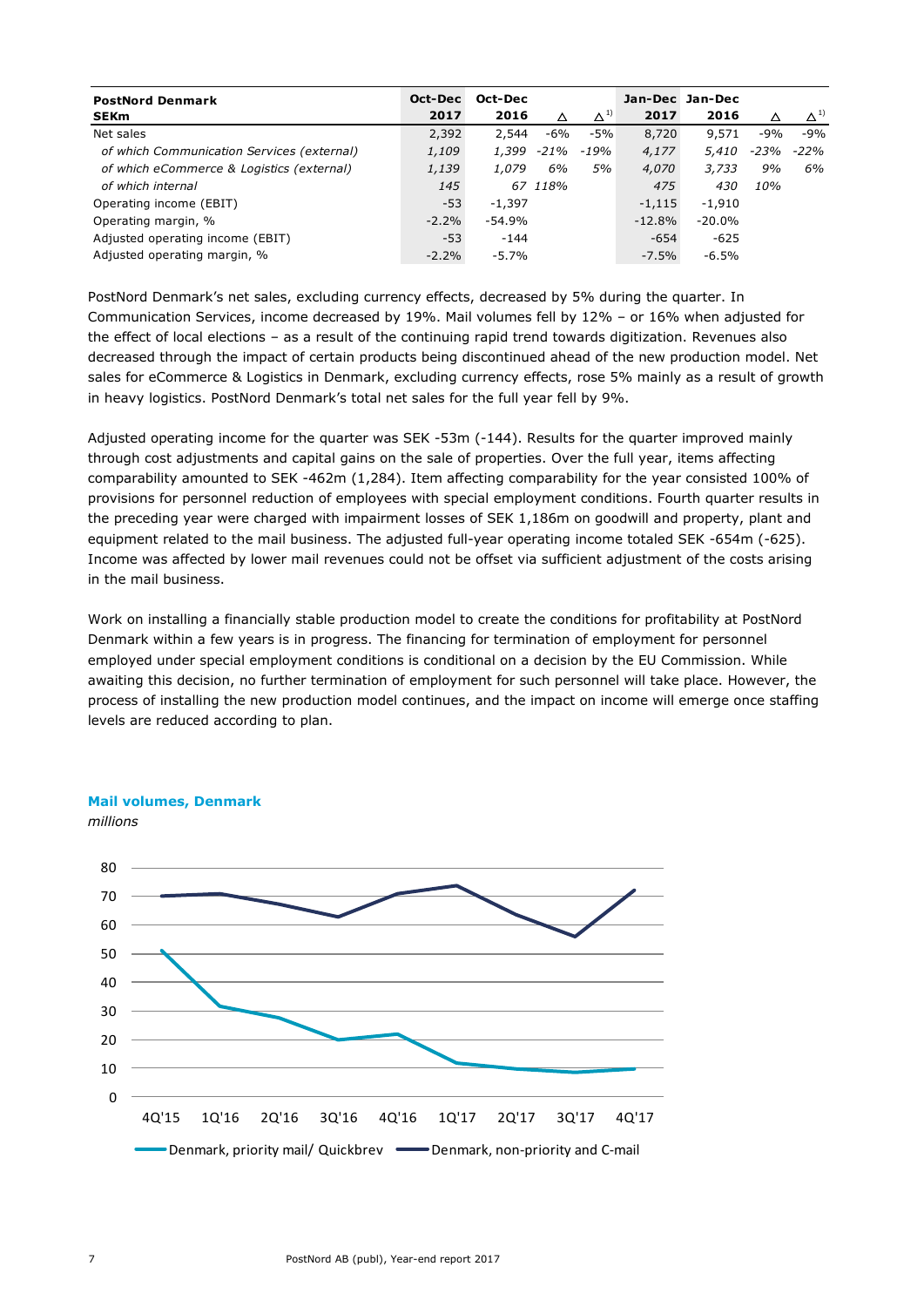| <b>PostNord Norway</b>                     | Oct-Dec | Oct-Dec   |        |               |       | Jan-Dec Jan-Dec |       |              |
|--------------------------------------------|---------|-----------|--------|---------------|-------|-----------------|-------|--------------|
| <b>SEKm</b>                                | 2017    | 2016      | Δ      | $\Delta^{1)}$ | 2017  | 2016            | Δ     | $\Delta^{1}$ |
| Net sales                                  | 1,062   | 1,000     | 6%     | 12%           | 3,875 | 3,789           | 2%    | 0%           |
| of which Communication Services (external) | 12      | <i>10</i> | 22%    | 30%           | 46    | 36              | 27%   | 26%          |
| of which eCommerce & Logistics (external)  | 845     | 853       | $-1\%$ | 4%            | 3,195 | 3,298           | $-3%$ | $-5%$        |
| of which internal                          | 204     | 137       | 49%    |               | 633   | 455             | 39%   |              |
| Operating income (EBIT)                    | 30      | $-11$     |        |               | 24    | -36             |       |              |
| Operating margin, %                        | 2.8%    | $-1.1\%$  |        |               | 0.6%  | $-0.9\%$        |       |              |
| Adjusted operating income (EBIT)           | 30      | -6        |        |               | 24    | $-31$           |       |              |
| Adjusted operating margin, %               | 2.8%    | $-0.6%$   |        |               | 0.6%  | $-0.8%$         |       |              |

 $1)$  Change excluding acquisitions/divestment within operational activities and exchange rates.

Excluding exchange rate changes net sales for PostNord Norway increased by 12% as a result of strong growth in parcels. On a full year basis, sales were in line with the preceding year, adjusted for exchange rate changes, mainly due to a restructuring measure in the Thermo business, where a number of unprofitable customer contracts were terminated.

Adjusted operating income totaled SEK 30m (-6) for the quarter and SEK 24m (-31) for the full year. The improvement arose primarily through cost adjustments, terminated customer contracts at Thermo and strong volume growth in parcels.

| <b>PostNord Finland</b>                    | Oct-Dec | Oct-Dec |            |               |       | Jan-Dec Jan-Dec |        |               |
|--------------------------------------------|---------|---------|------------|---------------|-------|-----------------|--------|---------------|
| <b>SEKm</b>                                | 2017    | 2016    | Λ          | $\Delta^{1)}$ | 2017  | 2016            |        | $\Delta^{1)}$ |
| Net sales                                  | 277     | 266     | 4%         | 4%            | 1,028 | 984             | 4%     | 3%            |
| of which Communication Services (external) | 3       |         | $5 - 39\%$ | -40%          | 12    | 16              | $-24%$ | -25%          |
| of which eCommerce & Logistics (external)  | 184     | 183     | 1%         | 0%            | 694   | 698             | $-1\%$ | $-2%$         |
| of which internal                          | 91      | 78      | 17%        |               | 322   | 270             | 19%    |               |
| Operating income (EBIT)                    |         | -1      |            |               | 8     | $-15$           |        |               |
| Operating margin, %                        | 1.8%    | $0.0\%$ |            |               | 0.8%  | $-1.5%$         |        |               |
| Adjusted operating income (EBIT)           |         | -1      |            |               | 8     | $-15$           |        |               |
| Adjusted operating margin, %               | 1.8%    | $0.0\%$ |            |               | 0.8%  | $-1.5%$         |        |               |

 $1)$  Change excluding acquisitions/divestment within operational activities and exchange rates.

Net sales for PostNord Finland increased by 4% both in the quarter and on a full year basis. The increase was attributable to strong growth in B2B and B2C parcels.

Operating income totaled SEK 5m (-1) for the quarter and SEK 8m (-15) for the full year. The improvement in the quarter resulted from increased volumes, cost adjustments and lower rental costs. On a full year basis, the improvement also reflected the fact that the second half of 2016 was charged with integration costs arising from the acquisition of the company Uudenmaan Pikakuljetus Oy (UPK).

| <b>PostNord Strålfors</b>                  | Oct-Dec | Oct-Dec |       |              |       | Jan-Dec Jan-Dec |       |               |
|--------------------------------------------|---------|---------|-------|--------------|-------|-----------------|-------|---------------|
| <b>SEKm</b>                                | 2017    | 2016    | Δ     | $\Delta^{1}$ | 2017  | 2016            |       | $\Delta^{1)}$ |
| Net sales                                  | 528     | 516     | 2%    | $-4%$        | 2,081 | 2,240           | $-7%$ | $-3%$         |
| of which Communication Services (external) | 484     | 480     | $1\%$ | $-4%$        | 1,935 | 2,124           | $-9%$ | $-4%$         |
| of which internal                          | 44      | 36      | 22%   |              | 146   | 116             | 26%   |               |
| Operating income (EBIT)                    | 37      | 26      |       |              | 161   | $-151$          |       |               |
| Operating margin, %                        | 7.0%    | $5.0\%$ |       |              | 7.7%  | $-6.7%$         |       |               |
| Adjusted operating income (EBIT)           | 37      | 29      |       |              | 161   | 124             |       |               |
| Adjusted operating margin, %               | 7.0%    | 5.6%    |       |              | 7.7%  | 5.5%            |       |               |

 $1)$  Change excluding acquisitions/divestment within operational activities and exchange rates.

Like-for-like net sales for PostNord Strålfors decreased by 4% during the quarter. Digital services are growing strongly but are not compensating for the lower demand for physical print volumes in the wake of digitization.

Income in the preceding year was charged with items affecting comparability in connection with the disposal of the non-Nordic business. Adjusted operating income totaled SEK 37m (29) for the quarter and SEK 161m (124) for the full year. The improvement was due to cost adjustments and growth in digital services.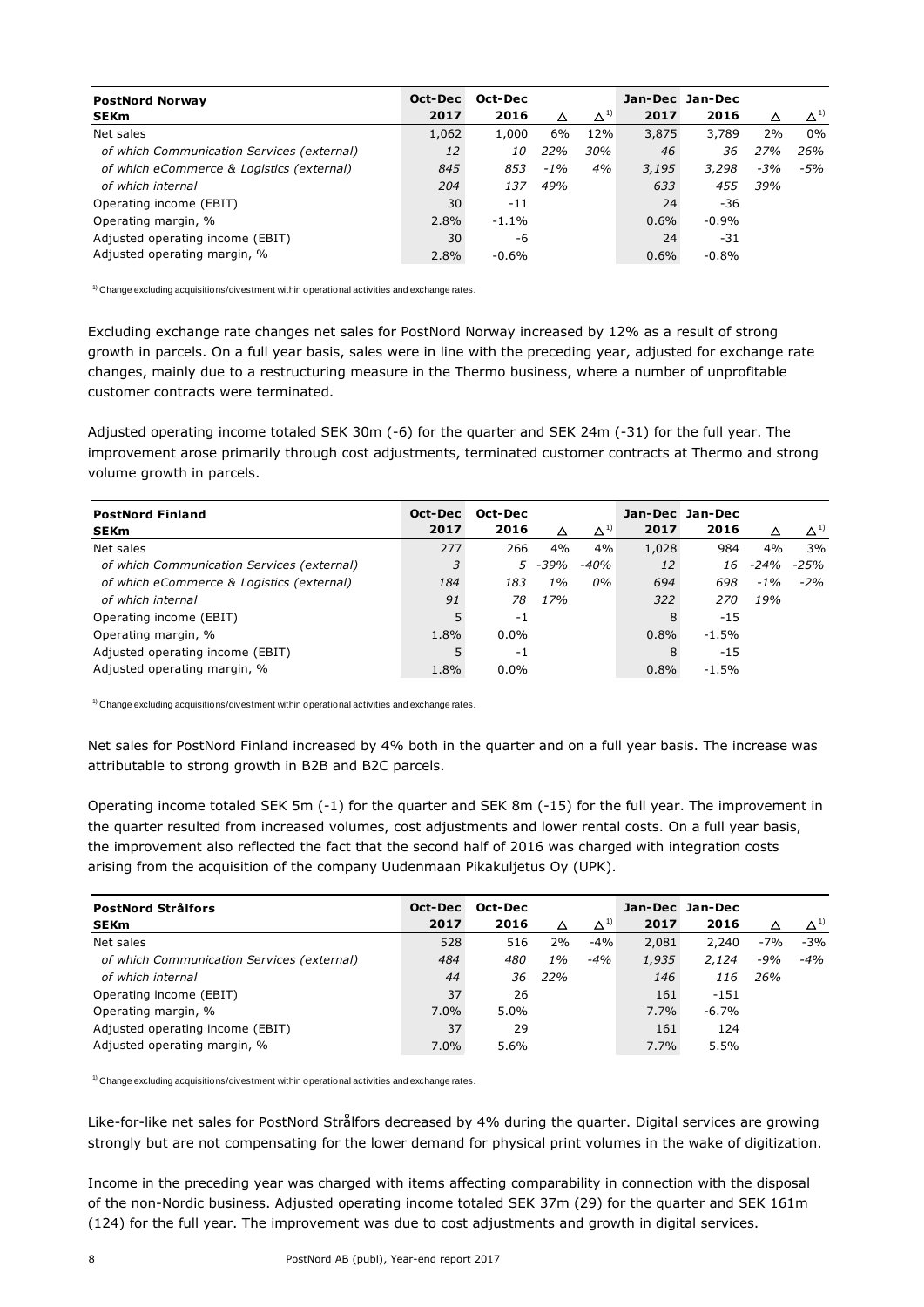| <b>Direct Link</b><br><b>SEKm</b>            | Oct-Dec<br>2017 | Oct-Dec<br>2016 | Δ  | $\Delta^{1)}$ | 2017  | Jan-Dec Jan-Dec<br>2016 |    | $\Lambda$ <sup>1)</sup> |
|----------------------------------------------|-----------------|-----------------|----|---------------|-------|-------------------------|----|-------------------------|
| Net sales                                    | 280             | 269             | 4% | 5%            | 1,028 | 989                     | 4% | 2%                      |
| of which eCommerce & Logistics (external) 2) | 280             | 269             | 4% | 5%            | 1,028 | 989                     | 4% | 2%                      |
| of which internal                            | 0               | 0               |    |               | 0     | 0                       |    |                         |
| Operating income (EBIT)                      | 14              | 11              |    |               | 28    | 27                      |    |                         |
| Operating margin, %                          | $5.0\%$         | $4.1\%$         |    |               | 2.7%  | 2.7%                    |    |                         |
| Adjusted operating income (EBIT)             | 14              | 11              |    |               | 28    | 27                      |    |                         |
| Adjusted operating margin, %                 | $5.0\%$         | $4.1\%$         |    |               | 2.7%  | 2.7%                    |    |                         |

 $1)$  Change excluding acquisitions/divestment within operational activities and exchange rates.

 $^{2)}$  The Direct Link segment has been transferred to Business area eCommerce & Logistics from Communication Services. Figures presented for comparison have been restated.

Direct Link's sales increased by 5% in the quarter and by 2% over the full year, excluding exchange rate changes. The increase resulted from growth in APAC (Asia-Pacific) and Europe, which offset decreased sales in the USA.

Operating income totaled SEK 14m (11) for the quarter and SEK 28m (27) for the full year.

### **SUSTAINABILITY**

The average number of employees (FTEs) totaled 31,350 (33,278), a reduction of 1,928. The number of employees has been reduced to align the business with lower income from products adversely affected by digitization, and to boost the Group's competitiveness. Sick leave was calculated at 5.7% (6.0). The level remains high but gradually fell during 2017. To address the problem of sick leave, initiatives are being focused on both rehabilitation and preventive measures. During the quarter, the proportion of women at management levels 1-3 rose from 36.9% to 37.2% and at management levels 4-6 from 29.6% to 31.1%.

Carbon dioxide emissions were 8% lower in 2017 than in the preceding year, at 344,410 tonnes. Since the base year, 2009, carbon dioxide emissions have fallen by 32%. The Group's target is a reduction of 40% by the end of 2020. Lower emissions in Sweden have been achieved partly through the increased use of biofuels in the Group's own vehicles in Sweden. In Denmark, declining volumes and higher capacity utilization are feeding through into lower emissions. In Norway, the proportion of rail transport used increased and in Finland a switch to HCT (high capacity transport) vehicles reduced the number of journeys between Åbo and Vantaa. In the course of 2018, a sharply lower need for air transport in Sweden and the installation of a new production model in Denmark will bring environmental benefits.

Delivery quality for mail in Sweden for the full year was measured at 90.4%, which is above the statutory requirement of 85%, but lower than last year's outcome. The lower result was mainly due to strong growth in import volumes, which need to be processed manually, together with staffing challenges in a buoyant labor market. Sweden's new Postal Ordinance, which has applied since year-end, relaxes the requirement for overnight delivery to two-day delivery. Despite high volumes in December, 97.2% of letters arrived within two days, which is well above the 95% laid down by the new ordinance. Denmark's "Brevet" service posted the year's highest quality reading in November and quality was measured at year-end at 95.1% (93.1), 2.1% above the Denmark's regulatory quality requirement. Overall parcel quality for the Group was challenged by record highs in parcel volumes around Black Friday and Christmas. The outcome for the year was 95.2% (96.2).

In 2017, the proportion of total Group purchases from suppliers signed up to the Code of Conduct for Suppliers (including procurement of services from service partners) rose from around 60% to 71%. During the year, a Group-wide process to oversee compliance with the Code of Conduct was implemented. In 2017, 180 of the Group's suppliers were either requested to carry out a self-assessment or underwent an on-site audit if they were regarded as high-risk. Work on following up the suppliers audited, and on the remaining suppliers, continues.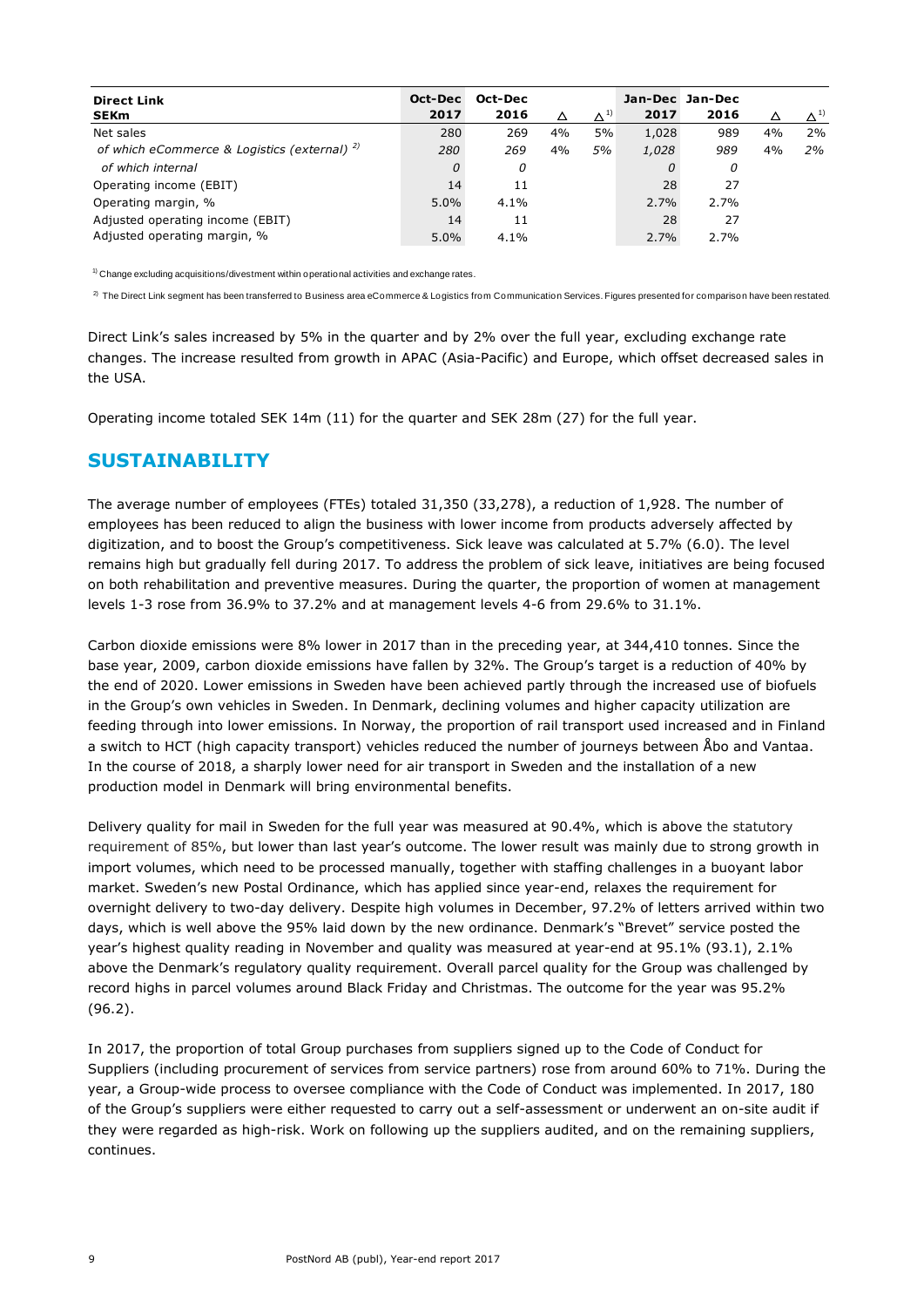### **ANNUAL GENERAL MEETING 2018**

The AGM will take place on April 26, 2018 at PostNord's headquarters located at Terminalvägen 24 in Solna, Sweden. Information about the AGM will be published on the website www.postnord.com.

### **DIVIDEND PROPOSAL**

In view of the Company's continued restructuring requirements, the Board of Directors proposes that no dividend be paid in respect of the 2017 financial year.

Solna, February 9, 2018 PostNord AB (publ), CIN 556771-2640

Håkan Ericsson *President and Group CEO*

### **FINANCIAL CALENDAR**

Annual and Sustainability Report 2017 March 16, 2018 Interim report January-March 2018 April 26, 2018 Annual General Meeting April 26, 2018 Interim report January-June 2018 July 18, 2018 Interim report January-September 2018 October 26, 2018 Year-end financial report 2018 February 1, 2019

This information is such that PostNord AB (publ) is obliged to make public pursuant to the EU Market Abuse Regulation and the Securities Markets Act. The information was submitted for publication, through the agency of the contact person set out below, at 8:30 a.m. CET on February 9, 2018.

Every care has been taken in the translation of this interim report. In the event of discrepancies, the Swedish original will supersede the English translation.

### **CONTACT INFORMATION**

#### CFO

Gunilla Berg, Tel.: +46 (0)10 436 00 00

Contact: ir@postnord.com

#### Sweden

Mailing address: SE-105 00 Stockholm Visiting address: Terminalvägen 24, Solna Tel.: +46 (0)10 436 00 00 [www.postnord.com](http://www.postnord.com/)

#### Chief Communications Officer

Thomas Backteman, Tel.: +46 (0)10 436 00 00

#### Denmark

Mailing and visiting address: Hedegaardsvej 88 DK-2300 Copenhagen S Tel.: +45 (0)70 70 70 30

.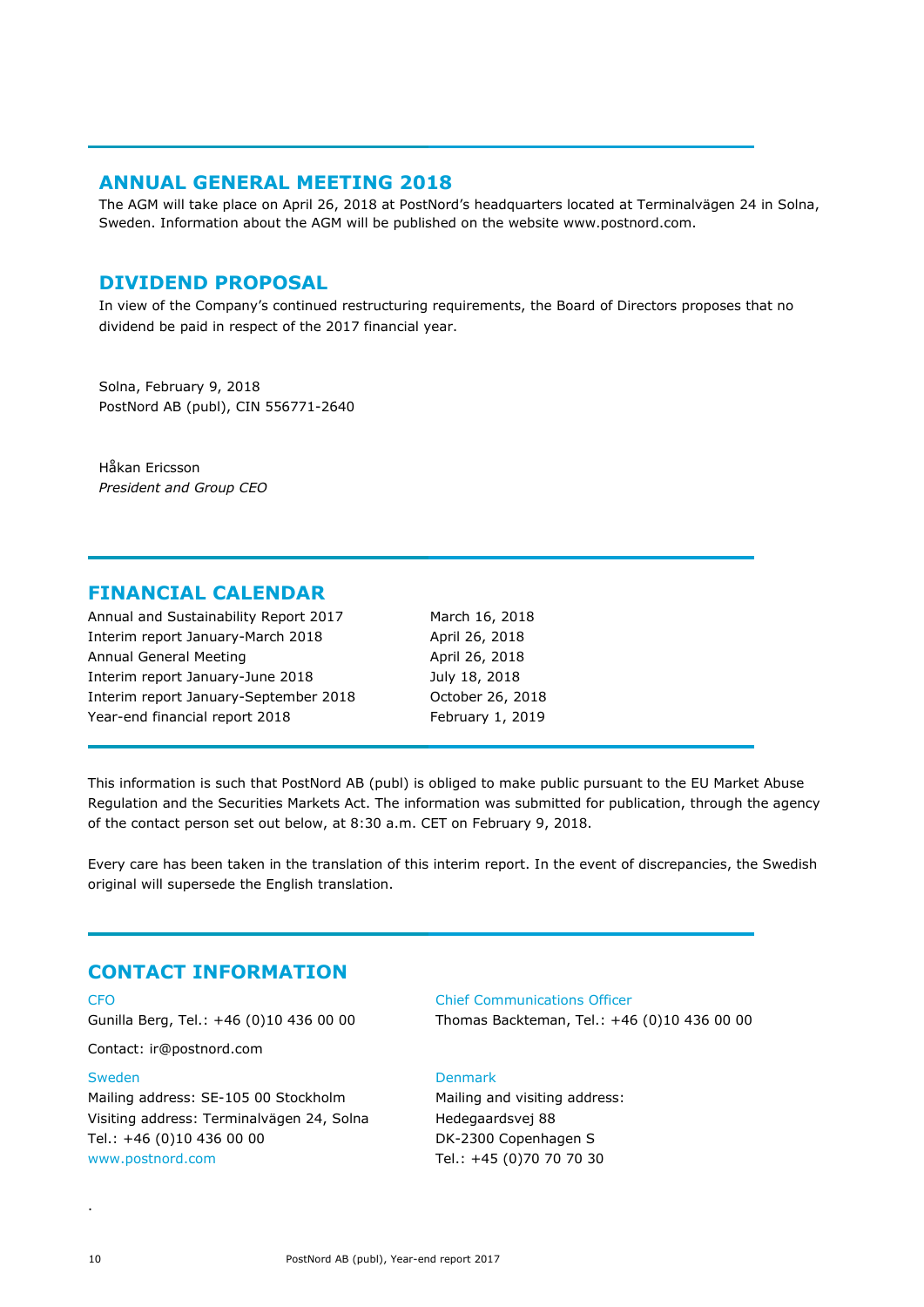### **FINANCIAL STATEMENTS**

### **Consolidated income statement**

|                                            |                | Oct-Dec  | Oct-Dec     | Jan-Dec        | Jan-Dec   |
|--------------------------------------------|----------------|----------|-------------|----------------|-----------|
| <b>SEKm</b>                                | <b>Note</b>    | 2017     | 2016        | 2017           | 2016      |
|                                            | 1              |          |             |                |           |
| Net sales                                  |                | 10,083   | 10,355      | 37,079         | 38,478    |
| Other income                               |                | 116      | 63          | 324            | 263       |
| Income                                     | $\overline{2}$ | 10,199   | 10,418      | 37,403         | 38,741    |
|                                            |                |          |             |                |           |
| Personnel expenses                         |                | $-4,215$ | $-4,578$    | $-16,792$      | $-17,261$ |
| Transport expenses                         |                | $-2,888$ | $-2,748$    | $-10,542$      | $-10,150$ |
| Other expenses                             |                | $-2,494$ | $-2,534$    | $-8,876$       | $-9,593$  |
| Depreciation, amortization and impairments |                | $-330$   | $-1,570$    | $-1,317$       | $-2,820$  |
| <b>Expenses</b>                            |                | $-9,927$ | $-11,430$   | $-37,527$      | $-39,824$ |
| <b>OPERATING INCOME</b>                    |                | 272      | $-1,012$    | $-124$         | $-1,083$  |
| Financial income                           |                | 27       | 33          | 60             | 49        |
| Financial expenses                         |                | $-10$    | $-33$       | $-72$          | $-74$     |
| Net financal items                         |                | 16       | $\mathbf 0$ | $-12$          | $-25$     |
| <b>INCOME BEFORE TAX</b>                   |                | 288      | $-1,012$    | $-136$         | $-1,108$  |
| Tax                                        |                | $-81$    | $-363$      | $-201$         | $-475$    |
| <b>NET INCOME</b>                          |                | 207      | $-1,375$    | $-337$         | $-1,583$  |
| <b>Attributable to</b>                     |                |          |             |                |           |
| Parent company shareholders                |                | 207      | $-1,375$    | $-339$         | $-1,585$  |
| Non-controlling interests                  |                | 0        | $\mathbf 0$ | $\overline{2}$ | 2         |
| Earnings per share, SEK                    |                | 0.10     | $-0.69$     | $-0.17$        | $-0.79$   |

### **Consolidated statement of comprehensive income**

|                                                           | Oct-Dec      | Oct-Dec                  | Jan-Dec        | Jan-Dec  |
|-----------------------------------------------------------|--------------|--------------------------|----------------|----------|
| <b>SEKm</b>                                               | 2017         | 2016                     | 2017           | 2016     |
| <b>NET INCOME</b>                                         | 207          | $-1,375$                 | $-337$         | $-1,583$ |
|                                                           |              |                          |                |          |
| OTHER COMPREHENSIVE INCOME                                |              |                          |                |          |
| I tems that cannot be transferred to net income           |              |                          |                |          |
| Revaluation of pension liabilities                        | 410          | 2,520                    | 214            | $-399$   |
| Change in deferred tax                                    | $-90$        | $-554$                   | $-47$          | 88       |
| <b>Total</b>                                              | 320          | 1,966                    | 167            | $-311$   |
|                                                           |              |                          |                |          |
| I tems that have been or may be transferred to net income |              |                          |                |          |
| Cash flow hedges after tax                                |              | $\mathbf 0$              |                | 6        |
| <b>Translation differences</b>                            | $-11$        | $-10$                    | $-118$         | 343      |
| - Realized and reclassified to income statement           |              | $\overline{\phantom{a}}$ |                | 48       |
| <b>Total</b>                                              | $-10$        | $-10$                    | $-114$         | 397      |
|                                                           |              |                          |                |          |
| TOTAL OTHER COMPREHENSIVE INCOME                          | 310          | 1,956                    | 53             | 86       |
|                                                           |              |                          |                |          |
| <b>COMPREHENSIVE INCOME</b>                               | 517          | 581                      | $-284$         | $-1,497$ |
|                                                           |              |                          |                |          |
| <b>Attributable to</b>                                    |              |                          |                |          |
| Parent company shareholders                               | 517          | 581                      | $-286$         | $-1,499$ |
| Non-controlling interests                                 | $\mathbf{0}$ | 0                        | $\overline{2}$ | 2        |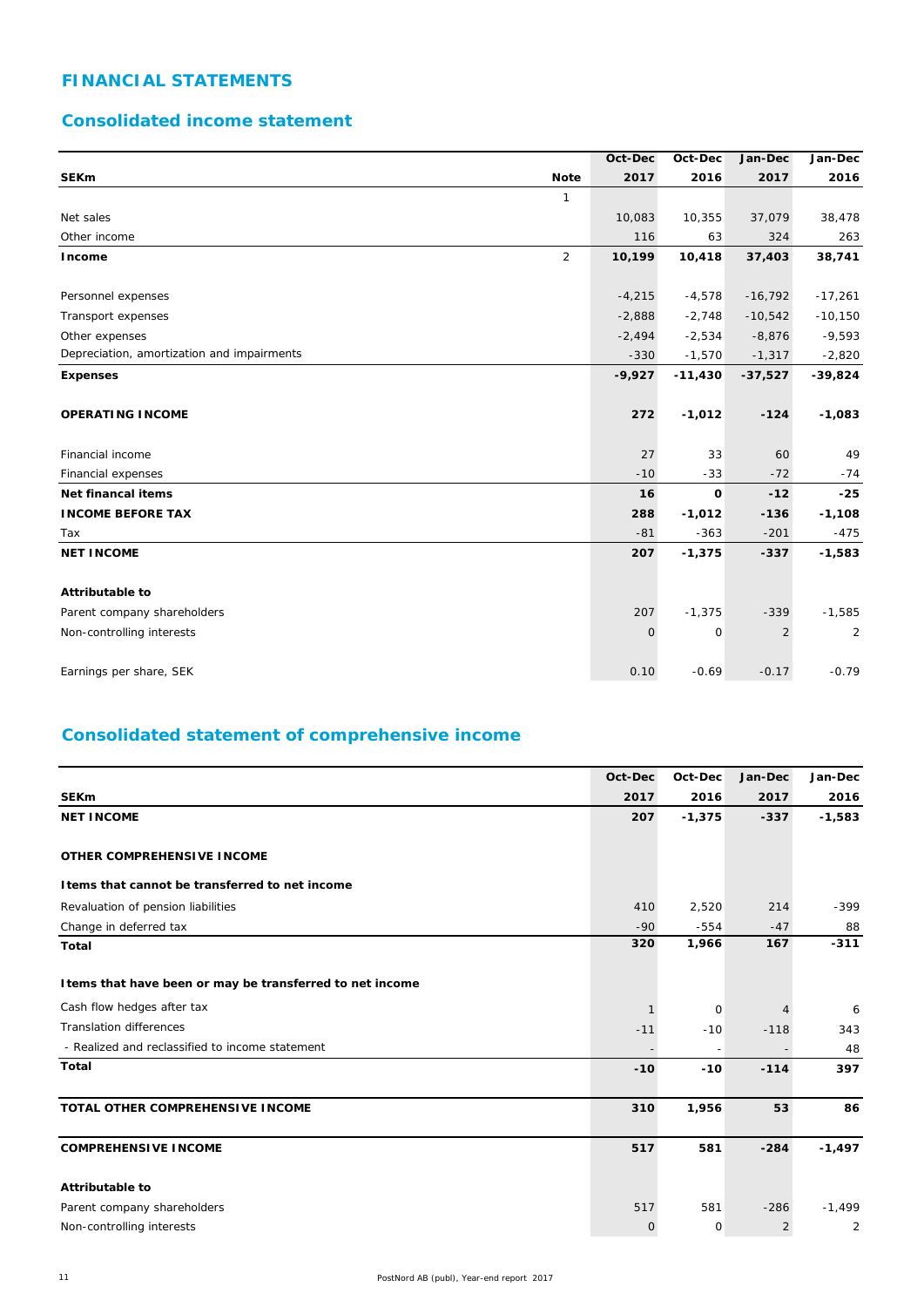## **Consolidated statement of financial position**

|                                                                  |                | 31 Dec       | 30 Sep       | 30 Jun       | 31 Mar       | 31 Dec       |
|------------------------------------------------------------------|----------------|--------------|--------------|--------------|--------------|--------------|
| <b>SEKm</b>                                                      | <b>Note</b>    | 2017         | 2017         | 2017         | 2017         | 2016         |
|                                                                  | 1              |              |              |              |              |              |
| <b>ASSETS</b>                                                    |                |              |              |              |              |              |
| Goodwill                                                         |                | 2,560        | 2,568        | 2,562        | 2,588        | 2,600        |
| Other intangible assets                                          |                | 792          | 808          | 850          | 867          | 854          |
| Property, plant and equipment                                    |                | 7,822        | 7,647        | 7,708        | 7,921        | 7,994        |
| Participations in associated companies and joint ventures        |                | 81           | 75           | 74           | 70           | 69           |
| Financial investments                                            | 4              | 198          | 282          | 282          | 263          | 262          |
| Non-current receivables                                          |                | 1,285        | 869          | 898          | 1,615        | 1,301        |
| Deferred tax assets                                              |                | 123          | 77           | 117          | 92           | 122          |
| <b>Total non-current assets</b>                                  |                | 12,861       | 12,326       | 12,491       | 13,416       | 13,202       |
|                                                                  |                |              |              |              |              |              |
| Inventories                                                      |                | 88           | 93           | 90           | 99           | 101          |
| Tax assets                                                       |                | 226          | 190          | 298          | 140          | 712          |
| Trade receivables                                                | $\overline{4}$ | 4,833        | 4,418        | 4,273        | 4,465        | 4,627        |
| Prepaid expenses and accrued income <sup>1)</sup>                |                | 1,402        | 1,332        | 1,454        | 1,247        | 1,096        |
| Other receivables <sup>1)</sup>                                  |                | 167          | 213          | 274          | 176          | 218          |
| Short-term investments                                           | 4              | 296          | 141          | 541          | 502          | 351          |
| Cash and cash equivalents                                        | 4              | 1,901        | 2,872        | 3,086        | 2,146        | 1,577        |
| Assets held for sale                                             |                | 125          | 137          | 173          | 136          | 176          |
| Total current assets <sup>1)</sup>                               |                | 9,038        | 9,396        | 10,189       | 8,911        | 8,858        |
| <b>TOTAL ASSETS 1)</b>                                           |                |              |              |              |              |              |
|                                                                  |                | 21,899       | 21,722       | 22,680       | 22,327       | 22,060       |
| <b>EQUITY AND LIABILITIES</b>                                    |                |              |              |              |              |              |
| <b>EQUITY</b>                                                    |                |              |              |              |              |              |
| Capital stock                                                    |                | 2,000        | 2,000        | 2,000        | 2,000        | 2,000        |
| Other contributed equity                                         |                | 9,954        | 9,954        | 9,954        | 9,954        | 9,954        |
| Reserves                                                         |                | $-1,747$     | $-1,737$     | $-1,737$     | $-1,667$     | $-1,633$     |
| Retained earnings                                                |                | $-2,845$     | $-3,372$     | $-2,913$     | $-2,412$     | $-2,673$     |
|                                                                  |                | 7,362        | 6,845        | 7,304        | 7,875        | 7,648        |
| Total equity attributable to parent company shareholders         |                |              |              |              |              |              |
| Non-controlling interests                                        |                | 3            | 3            | 3            | 4            | 3            |
| <b>TOTAL EQUITY</b>                                              |                | 7,365        | 6,848        | 7,307        | 7,879        | 7,651        |
|                                                                  |                |              |              |              |              |              |
| <b>LIABILITIES</b>                                               |                |              |              |              |              |              |
| Non-current interest-bearing liabilities                         | 4              | 3,556        | 3,712        | 1,720        | 1,713        | 1,716        |
| Other non-current liabilities                                    |                | 52           | 44           | 46           | 48           | 49           |
| Pensions                                                         |                |              | 996          | 710          |              |              |
| Other provisions                                                 |                | 1,724        | 1,361        | 1,181        | 1,390        | 1,389        |
| Deferred tax liabilities<br><b>Total non-current liabilities</b> |                | 744<br>6,076 | 529<br>6,642 | 592<br>4,249 | 888<br>4,039 | 831<br>3,985 |
|                                                                  |                |              |              |              |              |              |
| Current interest-bearing liabilities                             | 4              | 222          | 307          | 2,309        | 2,030        | 2,029        |
| Trade payables                                                   | 4              | 2,638        | 2,164        | 2,304        | 2,295        | 2,434        |
| <b>Tax liabilities</b>                                           |                | 42           | 52           | 260          | 77           | 82           |
| Other current liabilities <sup>1)</sup>                          | 4              | 1,457        | 1,706        | 1,592        | 1,643        | 1,598        |
| Accrued expenses and prepaid income <sup>1)</sup>                |                | 3,507        | 3,191        | 3,673        | 3,786        | 3,684        |
| Other provisions                                                 |                | 592          | 812          | 986          | 578          | 597          |
| Total current liabilities <sup>1)</sup>                          |                | 8,458        | 8,232        | 11,124       | 10,409       | 10,424       |
|                                                                  |                |              |              |              |              |              |
| TOTAL LIABILITIES <sup>1)</sup>                                  |                | 14,534       | 14,874       | 15,373       | 14,448       | 14,409       |
| TOTAL EQUITY AND LIABILITIES <sup>1)</sup>                       |                | 21,899       | 21,722       | 22,680       | 22,327       | 22,060       |

 $1)$  To provide a more accurate view of receivables and liabilities regarding terminal fees, a change has been made in net accounting from 2017. Figures presented for comparison have been restated. For further information, see Note 1 on page 16.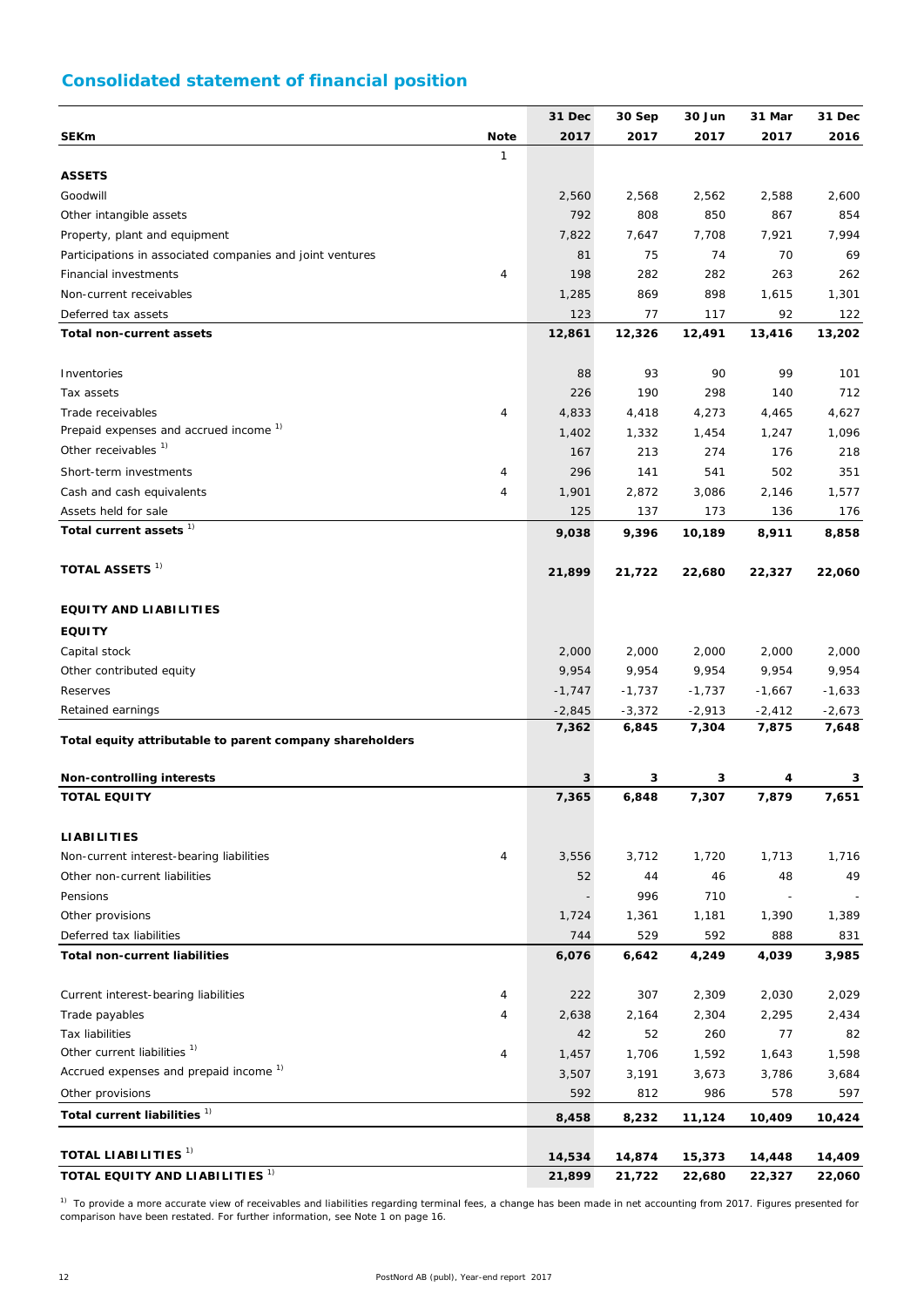### **Consolidated statement of cash flows**

|                                                                        |             | Oct-Dec        | Oct-Dec                  | Jan-Dec  | Jan-Dec               |
|------------------------------------------------------------------------|-------------|----------------|--------------------------|----------|-----------------------|
| <b>SEKm</b>                                                            | <b>Note</b> | 2017           | 2016                     | 2017     | 2016                  |
| OPERATING ACTIVITIES                                                   |             |                |                          |          |                       |
| Income before tax                                                      |             | 288            | $-1,012$                 | $-136$   | $-1,108$              |
| Adjustments for non-cash items                                         |             | $-341$         | $2,552$ <sup>1)</sup>    | 1,933    | $2,920$ <sup>1)</sup> |
| Taxes                                                                  |             | $-95$          | 3                        | $-398$   | -37                   |
| Cash flow from operating activities before changes in working capital  |             | $-148$         | 1,543                    | 1,399    | 1,775                 |
| Cash flow from changes in working capital                              |             |                |                          |          |                       |
| Increase(-)/decrease(+) in inventories                                 |             | 5              | 21                       | 13       | 21                    |
| $Increase(-)/decrease(+)$ in other operating receivables $2$           |             | $-574$         | $-47$                    | 93       | $-296$                |
| $Increase(+)/decrease(-)$ in other operating liabilities <sup>2)</sup> |             | 557            | $-123$                   | $-106$   | $-168$                |
| Other changes in working capital                                       |             | $-21$          | 30                       | $-38$    | $-11$                 |
| Changes in working capital                                             |             | $-33$          | $-119$                   | -38      | -454                  |
| Cash flow from operating activities                                    |             | $-181$         | 1,424                    | 1,361    | 1,321                 |
| <b>INVESTING ACTIVITIES</b>                                            |             |                |                          |          |                       |
| Acquisition of property, plant and equipment                           |             | $-424$         | $-396$                   | $-958$   | $-1,001$              |
| Sale of property, plant and equipment                                  |             | 11             | 33                       | 23       | 51                    |
| Acquisition of other intangible fixed assets                           |             | $-62$          | $-49$                    | $-238$   | $-181$                |
| Acquisition of operations, effect on cash and cash equivalents         | 3           |                |                          |          | $-14$                 |
| Sale of operations, effect on cash and cash equivalents                | 3           | $\overline{a}$ | 55                       |          | $-45$                 |
| Acquisition of financial assets                                        |             | $-172$         | $-250$                   | $-589$   | $-612$                |
| Sale of financial assets                                               |             | 95             | 251                      | 695      | 252                   |
| Cash flow from investing activities                                    |             | $-552$         | -356                     | $-1,067$ | $-1,550$              |
| <b>FINANCING ACTIVITIES</b>                                            |             |                |                          |          |                       |
| Amortized debts                                                        |             | $-258$         | $-100$                   | $-2,483$ | $-100$                |
| New loans                                                              |             |                | $\overline{\phantom{a}}$ | 2,525    |                       |
| Dividend paid                                                          |             |                | $\overline{a}$           | $-2$     | $-2$                  |
| $Increase(+) / decrease(-)$ in other interest-bearing liabilities      |             | 17             | -18                      | $-9$     | 4                     |
| Cash flow from financing activities                                    |             | $-241$         | $-118$                   | 31       | -98                   |
| <b>CASH FLOW FOR THE PERIOD</b>                                        |             | $-974$         | 950                      | 325      | $-327$                |
| Cash and cash equivalents, opening balance                             |             | 2,872          | 625                      | 1,577    | 1,894                 |
| Translation difference in cash and cash equivalents                    |             | 3              | $\overline{2}$           | $-1$     | 10                    |
| Cash and cash equivalents, closing balance                             |             | 1,901          | 1,577                    | 1,901    | 1,577                 |

<sup>1)</sup> In previous periods, premiums paid to Postens Försäkringsförening have been recognized under "Financing activities".

 $^{2)}$  To provide a more accurate view of receivables and liabilities regarding terminal fees, a change has been made in net accounting from 2017. Figures presented for comparison have been restated. For further information, see Note 1 on page 16.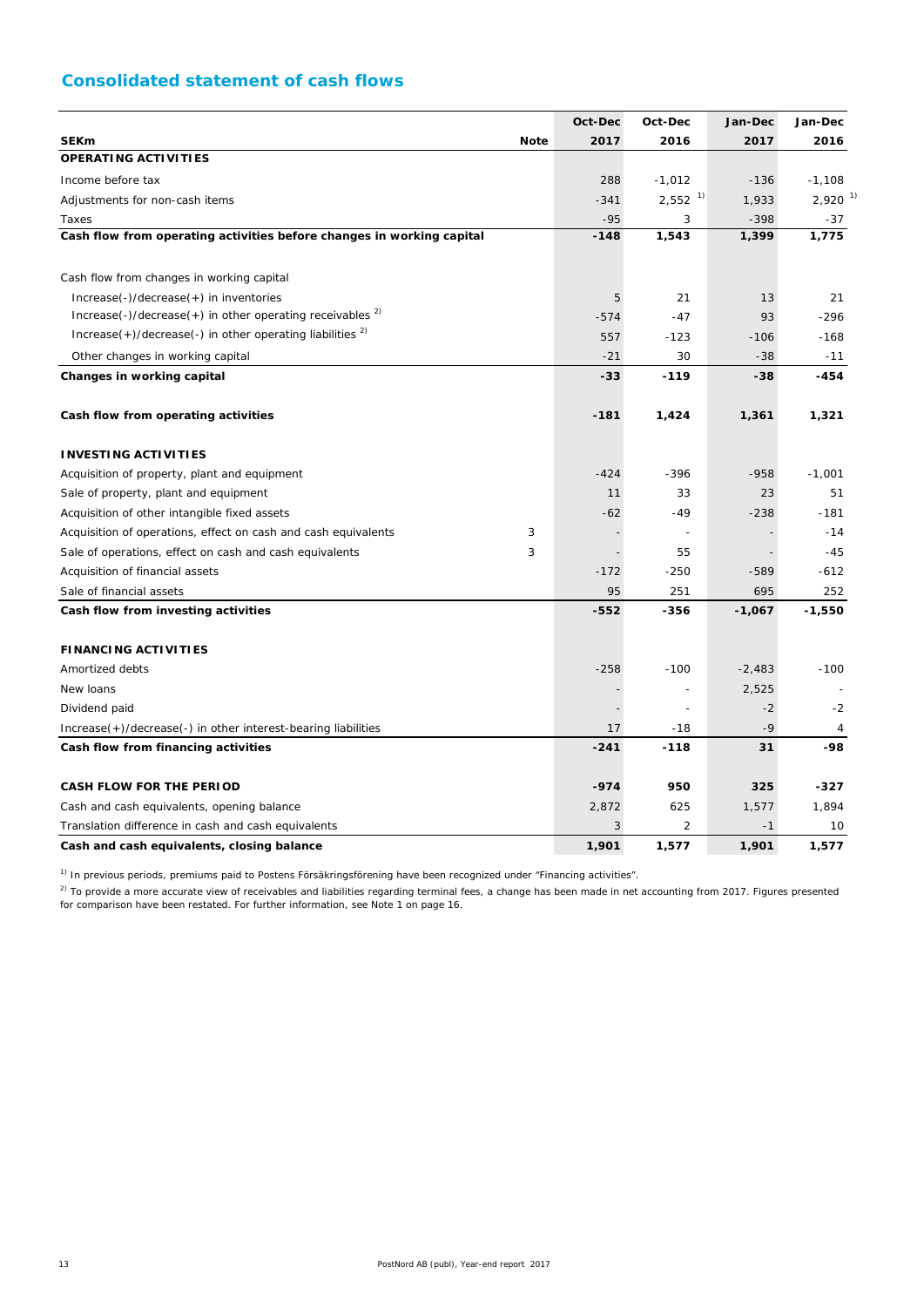### **Consolidated statement of changes in equity**

|                                                                            |                      | Equity attributable to the parent company's shareholders |                            |                    |                      |                              |                 |
|----------------------------------------------------------------------------|----------------------|----------------------------------------------------------|----------------------------|--------------------|----------------------|------------------------------|-----------------|
| <b>SEKm</b>                                                                | Capital<br>stock $1$ | Contributed<br>equity                                    | Translation<br>differences | Hedging<br>reserve | Retained<br>earnings | Non-controlling<br>interests | Total<br>equity |
| Opening balance 1 Jan 2016<br>Other comprehensive income for the<br>period | 2,000                | 9,954                                                    | $-2,022$                   | -8                 | -777                 | 3                            | 9,150           |
| Net income for the period                                                  |                      |                                                          |                            |                    | $-1.585$             | $\overline{2}$               | $-1.583$        |
| Other comprehensive income for the period                                  |                      |                                                          | 391                        | 6                  | $-311$               |                              | 86              |
| Total other comprehensive income for<br>the period                         |                      |                                                          | 391                        | 6                  | $-1,896$             | $\overline{2}$               | $-1,497$        |
| Dividend                                                                   |                      |                                                          |                            |                    |                      | $-2$                         | $-2$            |
| Closing balance 31 Dec 2016                                                | 2,000                | 9,954                                                    | $-1,631$                   | $-2$               | $-2,673$             | 3                            | 7,651           |

#### **Equity attributable to the parent company's shareholders**

| <b>SEKm</b>                                                                                                     | Capital<br>stock $1$ | Contributed<br>equity    | <b>Translation</b><br>differences | Hedging<br>reserve | Retained<br>earnings     | Non-controlling<br>interests | Total<br>equity |
|-----------------------------------------------------------------------------------------------------------------|----------------------|--------------------------|-----------------------------------|--------------------|--------------------------|------------------------------|-----------------|
| Opening balance 1 Jan 2017<br>Other comprehensive income for the<br>period                                      | 2,000                | 9,954                    | $-1,631$                          | $-2$               | $-2,673$                 | 3                            | 7,651           |
| Net income for the period                                                                                       |                      |                          |                                   |                    | $-339$                   |                              | $-337$          |
| Other comprehensive income for the period                                                                       |                      |                          | $-118$                            | $\overline{4}$     | 167                      |                              | 53              |
| Total other comprehensive income for                                                                            |                      | $\overline{\phantom{a}}$ | $-118$                            | 4                  | $-172$                   | 2                            | $-284$          |
| Dividend                                                                                                        |                      | $\overline{\phantom{a}}$ | $\overline{\phantom{a}}$          |                    | $\overline{\phantom{a}}$ | $-2$                         | $-2$            |
| Closing balance 31 Dec 2017                                                                                     | 2,000                | 9.954                    | $-1.749$                          | $\overline{2}$     | $-2,845$                 | 3                            | 7,365           |
| The contract of the contract of the contract of the contract of the contract of the contract of the contract of |                      |                          |                                   |                    |                          |                              |                 |

 $1)$  Number of shares is 2,000,000,001: 1,524,905,971 ordinary shares and 475,094,030 series B shares.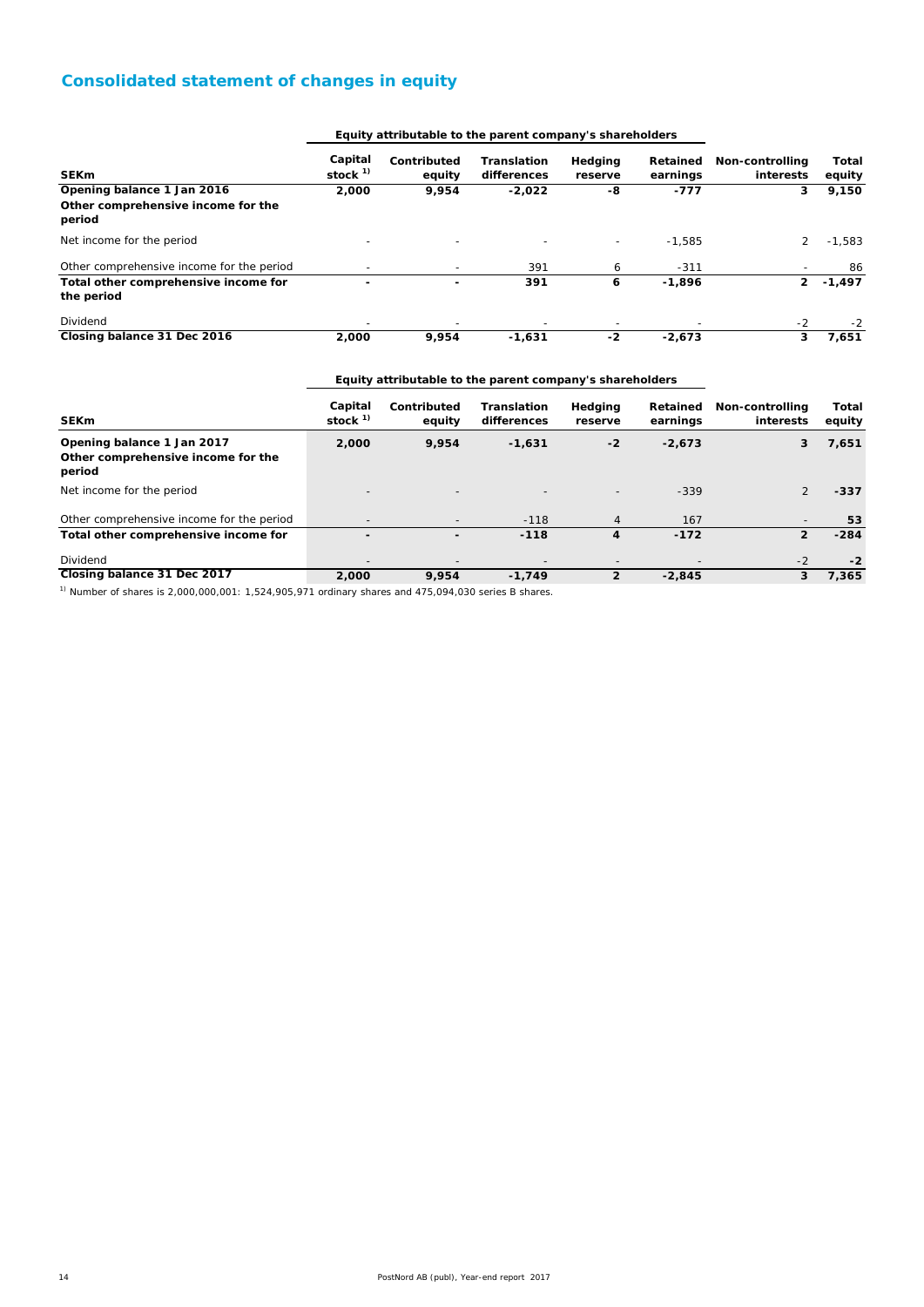### **PARENT COMPANY FINANCIAL REPORTS IN BRIEF**

The parent company, PostNord AB, conducted a very limited intercompany service operation and had three employees by the end of the period.

### **Income statement**

|                                            |             | Oct-Dec | Oct-Dec | Jan-Dec | Jan-Dec        |
|--------------------------------------------|-------------|---------|---------|---------|----------------|
| <b>SEKm</b>                                | <b>Note</b> | 2017    | 2016    | 2017    | 2016           |
|                                            |             |         |         |         |                |
| Other income                               |             | 3       | 5       | 15      | 16             |
| Income                                     |             | 3       | 5       | 15      | 16             |
| Personnel expenses                         |             | $-8$    | -8      | $-30$   | $-29$          |
| Other expenses                             |             | $-7$    | $-3$    | $-12$   | $-6$           |
| <b>Operating expenses</b>                  |             | $-15$   | $-11$   | $-42$   | $-35$          |
| <b>OPERATING INCOME</b>                    |             | $-11$   | -6      | $-26$   | $-19$          |
| Interest income and similar income items   |             |         | 1       |         | $\overline{2}$ |
| Interest expense and similar expense items |             | $-10$   | $-10$   | -66     | $-109$         |
| <b>Financial items</b>                     |             | $-10$   | -9      | -66     | $-107$         |
| Income after financial items               |             | $-20$   | $-15$   | $-91$   | $-126$         |
| Balance sheet appropriations               |             | 90      | 129     | 90      | 129            |
| Income before tax                          |             | 70      | 114     | $-1$    | 3              |
| Tax                                        |             |         |         | $-3$    |                |
| <b>NET INCOME</b>                          |             | 70      | 114     | $-4$    | 3              |

### **Statement of comprehensive income**

|                                           | Oct-Dec | Oct-Dec                  | <b>Jan-Dec</b> | Jan-Dec |
|-------------------------------------------|---------|--------------------------|----------------|---------|
| <b>SEKm</b>                               | 2017    | 2016                     | 2017           | 2016    |
|                                           |         |                          |                |         |
| Net income                                | 70      | 114                      | -4             | 3       |
| Other comprehensive income for the period |         | $\overline{\phantom{a}}$ |                |         |
| <b>COMPREHENSIVE INCOME</b>               | 70      | 114                      | -4             | 3       |

### **Balance sheet**

|                                 | 31 Dec | 30 Sep | 30 Jun | 31 Mar | 31 Dec |
|---------------------------------|--------|--------|--------|--------|--------|
|                                 |        |        |        |        |        |
| <b>SEKm</b><br><b>Note</b>      | 2017   | 2017   | 2017   | 2017   | 2016   |
| 1                               |        |        |        |        |        |
| <b>ASSETS</b>                   |        |        |        |        |        |
| Financial assets                | 11,699 | 11,698 | 11,697 | 11,696 | 11,695 |
| <b>Total non-current assets</b> | 11,699 | 11,698 | 11,697 | 11,696 | 11,695 |
| Current receivables             | 7,320  | 7,384  | 7,950  | 8,193  | 8,236  |
| <b>Total current assets</b>     | 7,320  | 7,384  | 7,950  | 8,193  | 8,236  |
| <b>TOTAL ASSETS</b>             | 18,928 | 19,082 | 19,647 | 19,889 | 19,931 |
| <b>EQUITY AND LIABILITIES</b>   |        |        |        |        |        |
| Equity                          | 15,764 | 15,694 | 15,710 | 15,748 | 15,768 |
| Non-current liabilities         | 2,978  | 3,078  | 1,597  | 2,102  | 2,103  |
| <b>Current liabilities</b>      | 186    | 310    | 2,340  | 2,039  | 2,060  |
| TOTAL EQUITY AND LIABILITIES    | 18,928 | 19,082 | 19,647 | 19,889 | 19,931 |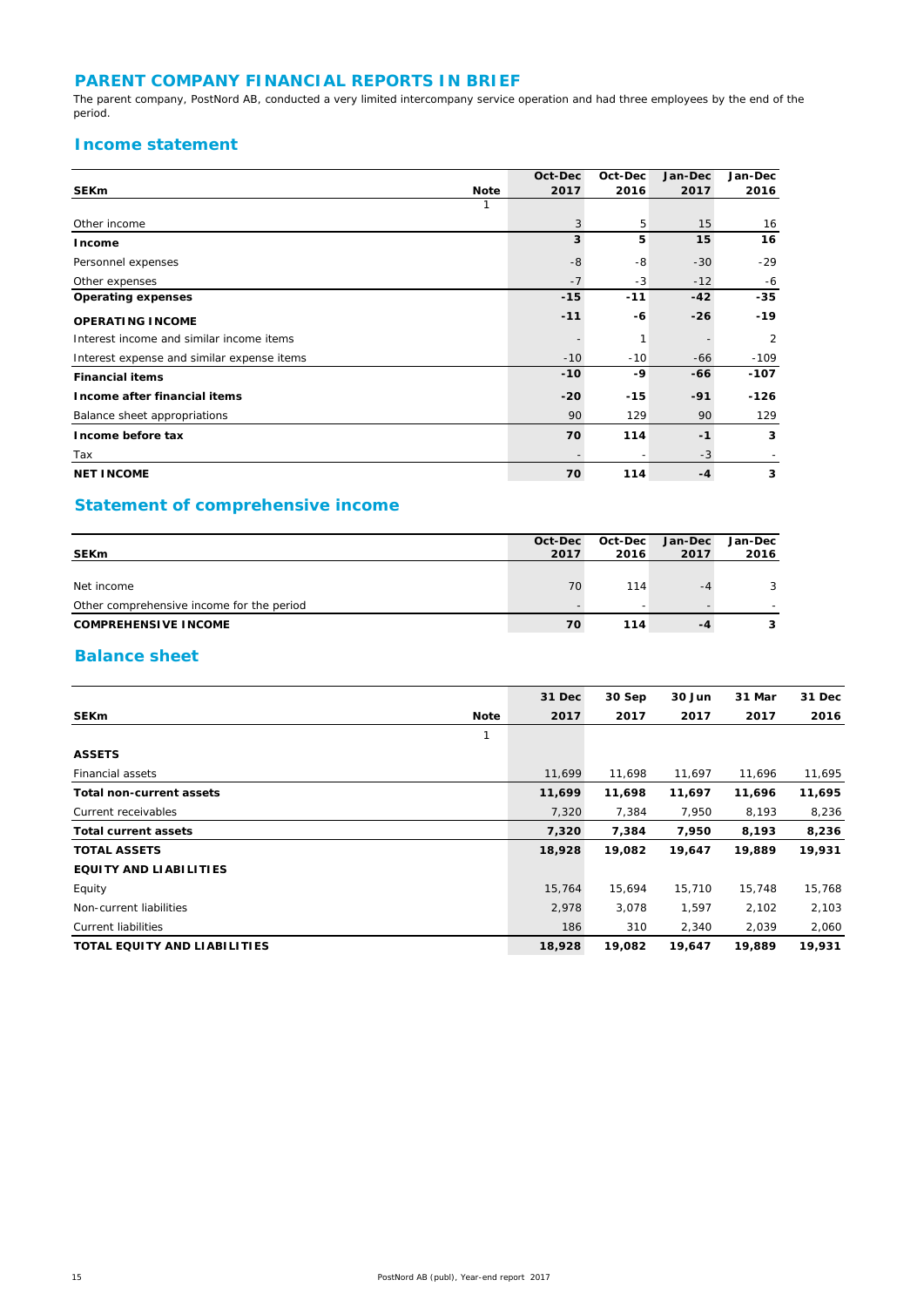### **NOTES TO FINANCIAL STATEMENTS**

#### **Note 1 Accounting principles and risks**

The consolidated accounts have been prepared in accordance with the International Financial Reporting Standards (IFRS), issued by the International Accounting Standards Board (IASB) and approved by the EU, applying to financial years beginning on January 1, 2017. In addition, supplementary rules in the Swedish Annual Accounts Act and RFR 1 Supplementary Accounting Rules for Groups, issued by the Swedish Financial Reporting Board, have also been applied. The Group's interim report has been prepared in accordance with IAS 34 Interim Financial Reporting and supplementary rules in the Swedish Annual Accounts Act. Other disclosures in accordance with IAS 34.16A are presented both in the financial statements and other parts of the interim report.

A change has been made to the Group's accounting policies with regard to the net/gross recognition of terminal fees in the statement of financial position. The procedure of advance payments for terminal fees is used to prevent excessively large receivables and liabilities arising between the countries. In earlier years, accrued receivables and accrued liabilities for terminal fees have been recognized net but advance payments have not been included in this net accounting process. To provide a more accurate picture, the procedure has been changed and advance payments for terminal fees are now also recognized net per country. Previous periods have been recalculated accordingly. The effect on total assets is a reduction of SEK 300-600m over the next four quarters.

Otherwise, the same accounting policies and calculation methods have been used in the interim report as in the 2016 annual report for the Group and Parent Company. The new or revised IFRSs that entered into force in 2017 have not had any material impact on the consolidated financial statements A number of new or revised IFRSs will come into effect in the next few financial years and have not been adopted early in the preparation of these financial statements. Work on analyzing the impact of implementing IFRS 15 and IFRS 9 has been completed. The new standards will not have any material impact on the Group's financial statements.

IFRS 15 will require a reclassification of franking guarantees and complaints. These will reduce external sales instead of being recognized as an operating cost. External net sales in 2017 will be reduced by SEK 72m at adoption of the standard. Adoption of IFRS 9 and IFRS 15 will not require any adjustment to equity. The Group will apply IFRS 9 prospectively and IFRS 15 retroactively.

#### **Risks**

The Parent Company and the Group are exposed to strategic, operational and financial risks. The Danish business needs to undergo a radical transformation into a new production model in order to achieve long-term sustainable profitability. This will lead to major restructuring costs and substantial estimated losses during the transformation process. A decision has now been received from PostNord's owners as to financing for the transformation in Denmark. For more information, see the section on Significant events.

Please refer to PostNord's 2016 Annual and Sustainability Report (page 24 and Note 2 on page 48), for a description of risks, uncertainties and risk management in general, together with significant assessments and estimates.

#### **Note 2 Segments**

The Group's segmental reporting is based mainly on the geographical domicile of the companies. The PostNord Strålfors and Direct Link segments are organized on the basis of the nature of the businesses. Market pricing applies to internal dealings between the Group's segments. There is no scope for external procurement if the service is available internally. In PostNord's operational structure, though not in its legal structure, cost allocation of corporate shared service functions is at cost price.

*PostNord Sweden* offers mail- and logistic solutions as well as e-commerce at the Swedish market and is also responsible for PostNord's fulfilment business.

*PostNord Denmark* offers mail- and logistic solutions as well as e-commerce at the Danish market and is also responsible for PostNord's ecommerce and logistics business in Germany.

*PostNord Norway* and *Finland* offer mail- and logistic solutions as well as e-commerce at the Norvegian and Finnish market respectively.

*PostNord Strålfors* operates in the area of information logistics. The company develops and offers communication solutions that create stronger, more personal customer relationships for companies that have large customer bases.

*Direct Link* operates in the area of global distribution of marketing communications and lightweight goods, mainly for e-retailers. Operations in the United States, United Kingdom, Germany, Singapore, Hong Kong and Australia.

*Other and eliminations* comprises business outside the countries served by the segment, shared services and corporate functions including the parent company and Group adjustments. The Group adjustments consist of the adjustments required for IFRS purposes. From Other, service costs for shared services and corporate functions are allocated to the countries. Cost allocations are taken up as income in Other under Other Income, Internal. Within the countries, cost allocations are recognized in Other Expenses. Eliminations comprise the elimination of internal transactions.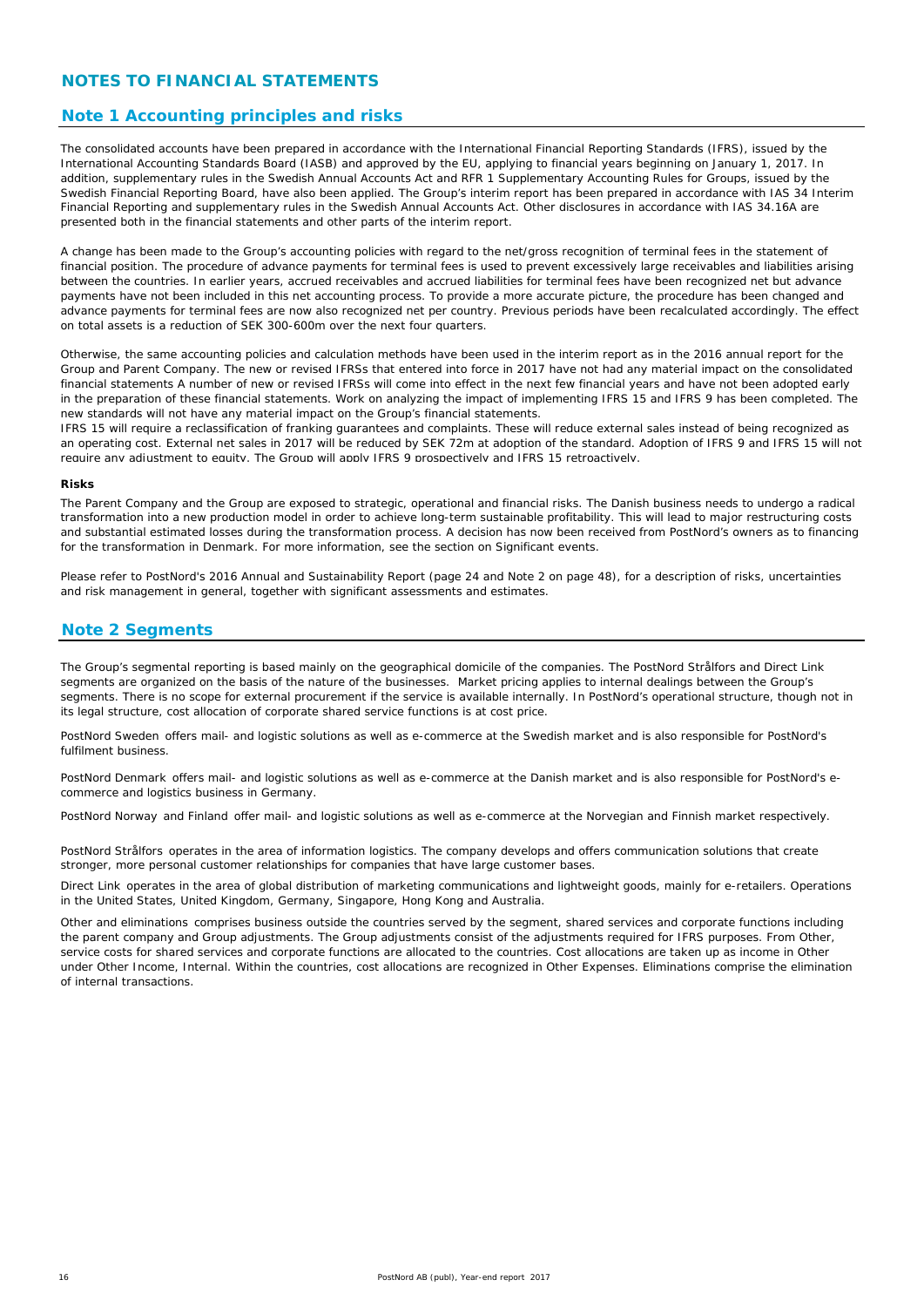### **Note2 Segments contd.**

| Net sales per segment  | Q1     | Q <sub>2</sub> | Q3     | Q4     | Q <sub>1</sub> | Q <sub>2</sub> | Q3             | Q <sub>4</sub> |
|------------------------|--------|----------------|--------|--------|----------------|----------------|----------------|----------------|
| <b>SEKm</b>            | 2016   | 2016           | 2016   | 2016   | 2017           | 2017           | 2017           | 2017           |
| PostNord Sweden        | 5,720  | 5,703          | 5,320  | 6,283  | 5,615          | 5,558          | 5,253          | 6,245          |
| -of which internal     | 293    | 273            | 261    | 255    | 241            | 233            | 231            | 271            |
| PostNord Denmark       | 2,431  | 2,376          | 2,220  | 2,544  | 2,227          | 2,115          | 1,986          | 2,392          |
| -of which internal     | 129    | 121            | 112    | 67     | 112            | 110            | 108            | 145            |
| PostNord Norway        | 911    | 959            | 919    | 1,000  | 961            | 931            | 921            | 1,062          |
| -of which internal     | 97     | 108            | 113    | 137    | 126            | 151            | 152            | 204            |
| PostNord Finland       | 231    | 246            | 241    | 266    | 251            | 250            | 250            | 277            |
| -of which internal     | 59     | 65             | 68     | 78     | 73             | 76             | 82             | 91             |
| PostNord Strålfors     | 617    | 604            | 503    | 516    | 557            | 518            | 478            | 528            |
| -of which internal     | 28     | 30             | 22     | 36     | 32             | 36             | 34             | 44             |
| Direct Link            | 283    | 228            | 209    | 269    | 270            | 252            | 226            | 280            |
| -of which internal     |        | $-1$           | 0      | 0      | 0              | 0              | $\overline{O}$ | $\overline{O}$ |
| Other and eliminations | $-555$ | $-526$         | $-517$ | $-523$ | $-533$         | $-541$         | $-549$         | $-701$         |
| <b>Total Group</b>     | 9,638  | 9,590          | 8,895  | 10,355 | 9,348          | 9,083          | 8,565          | 10,083         |

|                              | Q1     | Q2      | Q3          | Q4       | Q1     | Q2      | Q3      | Q4     |
|------------------------------|--------|---------|-------------|----------|--------|---------|---------|--------|
| Operating income per segment |        |         |             |          |        |         |         |        |
| SEKm if not otherwise stated | 2016   | 2016    | 2016        | 2016     | 2017   | 2017    | 2017    | 2017   |
| PostNord Sweden              | 198    | 76      | 47          | 502      | 119    | 114     | $-7$    | 289    |
| -as % of net sales, EBIT     | 3.5    | 1.3     | 0.9         | 8.0      | 2.1    | 2.1     | $-0.1$  | 4.6    |
| PostNord Denmark             | $-51$  | $-253$  | $-209$      | $-1,397$ | $-218$ | $-529$  | $-315$  | $-53$  |
| -as % of net sales, EBIT     | $-2.1$ | $-10.6$ | $-9.4$      | $-54.9$  | $-9.8$ | $-25.0$ | $-15.9$ | $-2.2$ |
| PostNord Norway              | $-1$   | $-4$    | $-21$       | $-11$    | 16     | $-7$    | $-15$   | 30     |
| -as % of net sales. EBIT     | $-0.1$ | $-0.4$  | $-2.3$      | $-1.1$   | 1.7    | $-0.8$  | $-1.6$  | 2.8    |
| PostNord Finland             | $-12$  | $-3$    | $\mathbf 0$ | $-1$     | 1      | $-1$    | 3       | 5      |
| -as % of net sales, EBIT     | $-5.2$ | $-1.2$  | 0.0         | $-0.4$   | 0.4    | $-0.4$  | 1.2     | 1.8    |
| PostNord Strålfors           | 34     | $-189$  | $-21$       | 26       | 53     | 40      | 31      | 37     |
| -as % of net sales, EBIT     | 5.5    | $-31.3$ | $-4.2$      | 5.0      | 9.5    | 7.7     | 6.5     | 7.0    |
| Direct Link                  | 15     |         | $\mathbf 0$ | 11       | 7      | 4       | 3       | 14     |
| -as % of net sales, EBIT     | 5.3    | 0.4     | 0.0         | 4.1      | 2.6    | 1.6     | 1.3     | 5.0    |
| Other and eliminations       | 117    | 102     | 103         | $-142$   | 116    | 88      | 101     | $-49$  |
| <b>Operating income</b>      | 300    | $-270$  | $-101$      | $-1,012$ | 94     | -291    | -199    | 272    |
| -as % of net sales, EBIT     | 3.1    | $-2.8$  | $-1.1$      | $-9.8$   | 1.0    | $-3.2$  | $-2.3$  | 2.7    |

| Adjuted operating income per segment | Q <sub>1</sub> | Q <sub>2</sub> | Q <sub>3</sub> | Q <sub>4</sub> | Q <sub>1</sub> | Q <sub>2</sub> | Q <sub>3</sub> | Q <sub>4</sub> |
|--------------------------------------|----------------|----------------|----------------|----------------|----------------|----------------|----------------|----------------|
| SEKm if not otherwise stated         | 2016           | 2016           | 2016           | 2016           | 2017           | 2017           | 2017           | 2017           |
| PostNord Sweden                      | 198            | 91             | 47             | 510            | 119            | 114            | $-7$           | 289            |
| -as % of net sales, Adjusted EBIT    | 3.5            | 1.6            | 0.9            | 8.1            | 2.1            | 2.1            | $-0.1$         | 4.6            |
| PostNord Denmark                     | $-51$          | $-222$         | $-209$         | $-144$         | $-121$         | $-241$         | $-239$         | $-53$          |
| -as % of net sales, Adjusted EBIT    | $-2.1$         | $-9.3$         | $-9.4$         | $-5.7$         | $-5.4$         | $-11.4$        | $-12.0$        | $-2.2$         |
| PostNord Norway                      | $-1$           | $-4$           | $-21$          | -6             | 16             | $-7$           | $-15$          | 30             |
| -as % of net sales, Adjusted EBIT    | $-0.1$         | $-0.4$         | $-2.3$         | $-0.6$         | 1.7            | $-0.8$         | $-1.6$         | 2.8            |
| PostNord Finland                     | $-12$          | $-3$           | 0              | $-1$           |                | -1             | 3              | 5              |
| -as % of net sales, Adjusted EBIT    | $-5.2$         | $-1.2$         | 0.0            | $-0.4$         | 0.4            | $-0.4$         | 1.2            | 1.8            |
| PostNord Strålfors                   | 34             | 34             | 28             | 29             | 53             | 40             | 31             | 37             |
| -as % of net sales, Adjusted EBIT    | 5.5            | 5.6            | 5.6            | 5.6            | 9.5            | 7.7            | 6.5            | 7.0            |
| Direct Link                          | 15             | 1              | $\mathbf 0$    | 11             | $\overline{7}$ | $\overline{4}$ | 3              | 14             |
| -as % of net sales, Adjusted EBIT    | 5.3            | 0.4            | 0.0            | 4.1            | 2.6            | 1.6            | 1.3            | 5.0            |
| Other and eliminations               | 117            | 102            | 114            | $-156$         | 116            | 87             | 101            | $-49$          |
| Adjusted operating income            | 300            | $-1$           | $-41$          | 242            | 191            | $-4$           | -123           | 272            |
| -as % of net sales, Adjusted EBIT    | 3.1            | O.O            | $-0.5$         | 2.3            | 2.0            | O.O            | $-1.4$         | 2.7            |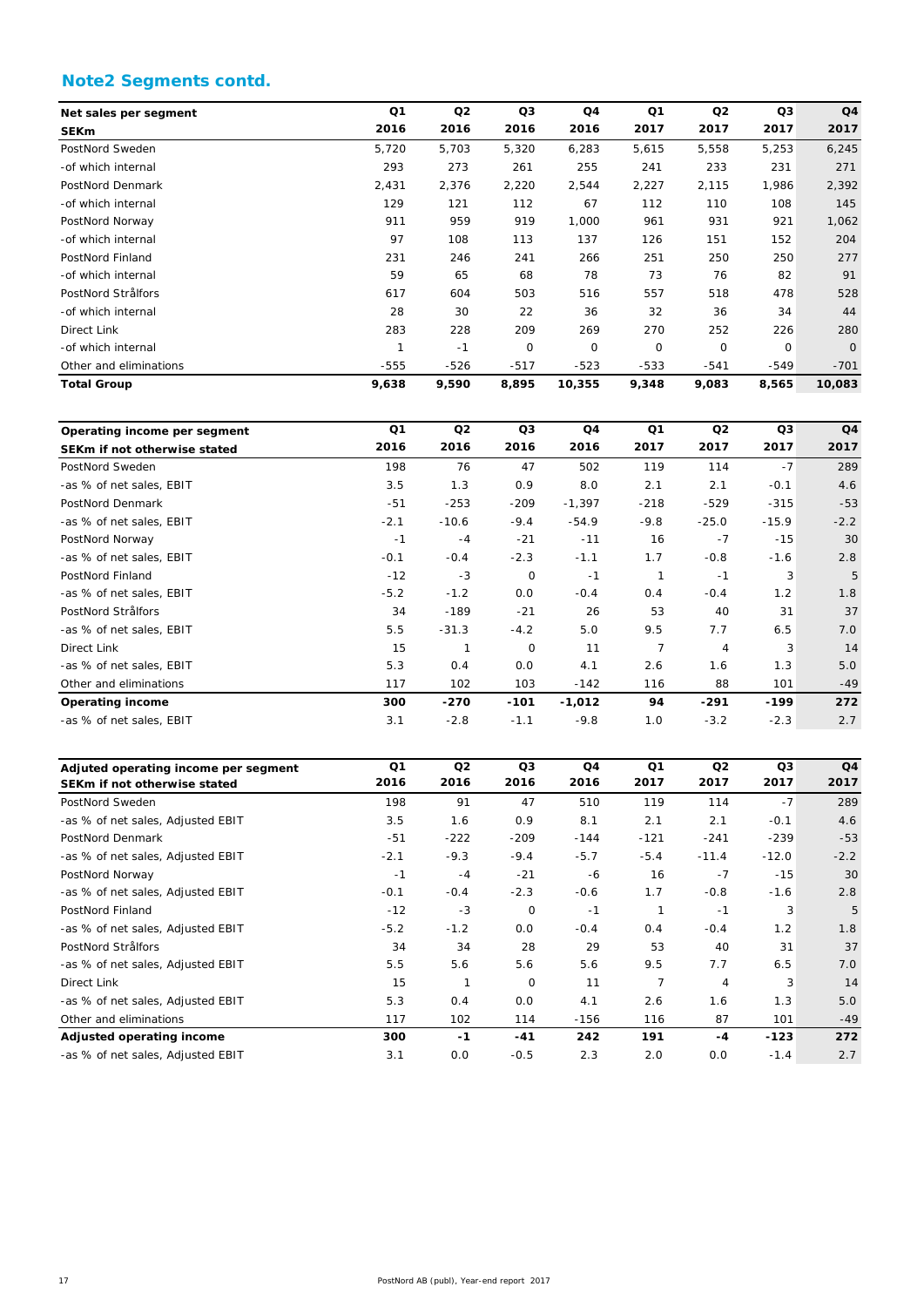No acquisitions or divestments took place during 2017. See the 2016 Annual Report for reporting of acquisitions and divestments made during 2016.

#### **Note 4 Financial instruments**

|                                                                             | December 31, 2017                                                                   |                                                         |                                                                                 |                                                                     |                    |            |  |  |  |  |
|-----------------------------------------------------------------------------|-------------------------------------------------------------------------------------|---------------------------------------------------------|---------------------------------------------------------------------------------|---------------------------------------------------------------------|--------------------|------------|--|--|--|--|
| Carrying amount and fair value of financial assets<br>and liabilities, SEKm | <b>Financial</b><br>assets<br>reported at<br>fair value via<br>income <sup>1)</sup> | Loan and<br>trade<br>receivables<br>measured at<br>cost | Financial<br>liabilities at<br>amortized fair value via<br>income <sup>1)</sup> | <b>Financial</b><br>liabilities<br>measured at<br>amortized<br>cost | Carrying<br>amount | Fair value |  |  |  |  |
| Financial investments                                                       | 181                                                                                 | 17                                                      |                                                                                 |                                                                     | 198                | 198        |  |  |  |  |
| Derivatives                                                                 | $\Omega$                                                                            |                                                         |                                                                                 |                                                                     | $\Omega$           | $\Omega$   |  |  |  |  |
| Trade receivables                                                           |                                                                                     | 4,833                                                   |                                                                                 |                                                                     | 4,833              | 4,833      |  |  |  |  |
| Terminal fees <sup>2) 3) 4)</sup>                                           |                                                                                     | 707                                                     |                                                                                 |                                                                     | 707                | 707        |  |  |  |  |
| Short-term investments                                                      |                                                                                     | 296                                                     |                                                                                 |                                                                     | 296                | 296        |  |  |  |  |
| Cash and cash equivalents                                                   |                                                                                     | 1,901                                                   |                                                                                 |                                                                     | 1,901              | 1,901      |  |  |  |  |
| Long-term interest-bearing liabilities                                      |                                                                                     | $\overline{\phantom{a}}$                                | $-174$                                                                          | $-3,382$                                                            | $-3,556$           | $-3,655$   |  |  |  |  |
| Current interest-bearing liabilities                                        |                                                                                     |                                                         |                                                                                 | $-222$                                                              | $-222$             | $-222$     |  |  |  |  |
| Trade payables                                                              |                                                                                     |                                                         |                                                                                 | $-2,638$                                                            | $-2,638$           | $-2,638$   |  |  |  |  |
| Other current liabilities                                                   |                                                                                     |                                                         |                                                                                 | $-1,457$                                                            | $-1,457$           | $-1,457$   |  |  |  |  |
| Derivatives                                                                 |                                                                                     |                                                         | $-5$                                                                            |                                                                     | $-5$               | $-5$       |  |  |  |  |
| Terminal fees                                                               |                                                                                     |                                                         |                                                                                 | $-317$                                                              | $-317$             | $-317$     |  |  |  |  |
| Total financial assets and liabilities, by category                         | 181                                                                                 | 7,754                                                   | $-179$                                                                          | $-8,016$                                                            | $-260$             | $-359$     |  |  |  |  |

| Carrying amount and fair value of financial assets<br>and liabilities, SEKm | <b>Financial</b><br>assets<br>reported at<br>fair value via<br>income <sup>1)</sup> | Loan and<br>trade<br>receivables<br>measured at<br>cost | <b>Financial</b><br>liabilities at<br>amortized fair value via<br>income <sup>1)</sup> | <b>Financial</b><br>liabilities<br>measured at<br>amortized<br>cost | Carrying<br>amount | Fair value |
|-----------------------------------------------------------------------------|-------------------------------------------------------------------------------------|---------------------------------------------------------|----------------------------------------------------------------------------------------|---------------------------------------------------------------------|--------------------|------------|
| <b>Financial investments</b>                                                | 262                                                                                 |                                                         |                                                                                        |                                                                     | 262                | 262        |
| Derivatives                                                                 | 13                                                                                  |                                                         | $\overline{\phantom{0}}$                                                               |                                                                     | 13                 | 13         |
| Trade receivables                                                           |                                                                                     | 4,627                                                   | $\overline{\phantom{a}}$                                                               | $\overline{\phantom{a}}$                                            | 4,627              | 4,627      |
| Terminal fees <sup>2)</sup> 3) <sup>4</sup> )                               |                                                                                     | 391                                                     | -                                                                                      | $\overline{\phantom{0}}$                                            | 391                | 391        |
| Short-term investments                                                      |                                                                                     | 351                                                     |                                                                                        |                                                                     | 351                | 351        |
| Cash and cash equivalents                                                   |                                                                                     | 1,577                                                   |                                                                                        |                                                                     | 1,577              | 1,577      |
| Long-term interest-bearing liabilities                                      |                                                                                     |                                                         | $-170$                                                                                 | $-1,546$                                                            | $-1,716$           | $-1,731$   |
| Current interest-bearing liabilities                                        |                                                                                     |                                                         |                                                                                        | $-2,029$                                                            | $-2,029$           | $-2,059$   |
| Trade payables                                                              |                                                                                     |                                                         | $\overline{\phantom{0}}$                                                               | $-2,434$                                                            | $-2,434$           | $-2,434$   |
| Other current liabilities                                                   |                                                                                     |                                                         |                                                                                        | $-1,598$                                                            | $-1,598$           | $-1,598$   |
| Derivatives                                                                 |                                                                                     |                                                         | $-7$                                                                                   |                                                                     | $-7$               | $-7$       |
| Terminal fees                                                               |                                                                                     |                                                         |                                                                                        | $-349$                                                              | $-349$             | -349       |
| Total financial assets and liabilities, by category                         | 275                                                                                 | 6,946                                                   | $-177$                                                                                 | $-7,956$                                                            | $-912$             | -957       |

**December 31, 2016**

 $1)$  Financial assets and liabilities measured at fair value via income using the Fair value option. Derivatives are classified as held for trading and are recognised at fair value unless used for hedge accounting.

<sup>2)</sup> Terminal fees are payment for production services performed in the receiving country, for mail posted in another country, under international agreements between countries. Terminal fees are recognised under Prepaid expenses and deferred income in the Statement of financial position.

<sup>3)</sup> The periods for settlement of terminal fees have been considerably shortened over recent years and have therefore been transferred from Financial assets reported at fair value via the Income Statement to Loan and trade accounts receivable measured at amortized cost.

<sup>4)</sup> To provide a more accurate view of receivables and liabilities regarding terminal fees, a change has been made in net accounting from 2017. Figures presented for comparison have been restated.

*Recognition and fair value measurement of financial instruments*

The fair value of loan liabilities is calculated as the discounted value of future cash flows relating to repayment of capital amounts and interest. The value is discounted to the current loan interest rate. In view of the short terms for trade receivables and trade payables, it is assumed that the carrying amount is the best approximation of the fair value.

All financial assets and liabilities recognized at fair value in the balance sheet are classified at level 2; see also Note 27 Financial risk management and financial instruments in PostNord's Annual Report.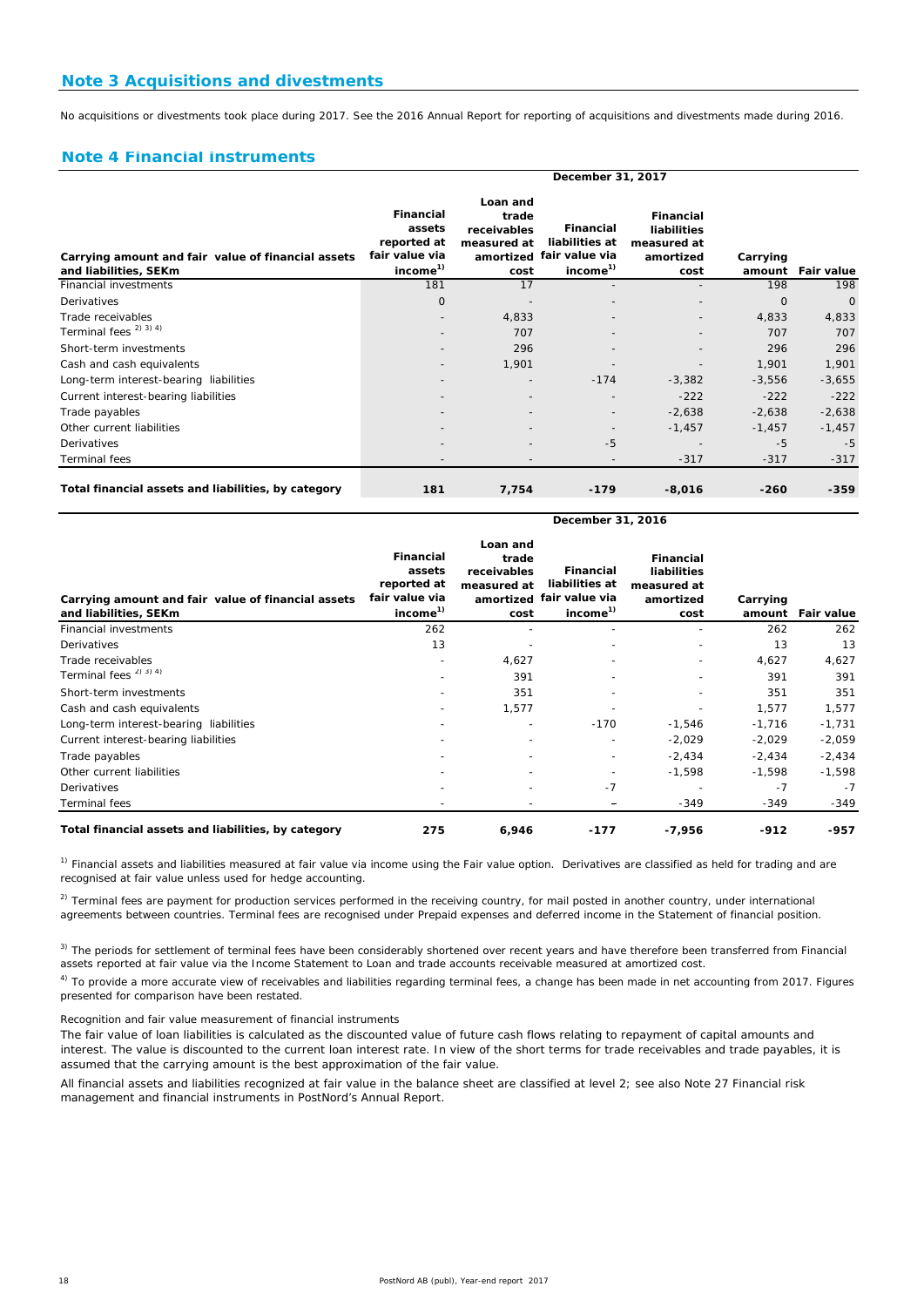#### **Note 5 Definitions**

| <b>Alternative key ratios:</b> | In the interim report, references are made to a number of financial measures that are not defined in<br>accordance with IFRS. These measures provide supplementary information and are used to aid external<br>stakeholders and management in their analysis of the Company's operations. Because not all companies<br>calculate financial measures in the same way, these are not always comparable with measures employed<br>by other companies. As a result, these financial measures should not be regarded as substitutes for<br>measures as defined in IFRS. |
|--------------------------------|--------------------------------------------------------------------------------------------------------------------------------------------------------------------------------------------------------------------------------------------------------------------------------------------------------------------------------------------------------------------------------------------------------------------------------------------------------------------------------------------------------------------------------------------------------------------|
| Adjusted operating income      | Total income less total costs, excluding items affecting comparability.                                                                                                                                                                                                                                                                                                                                                                                                                                                                                            |
| Adjusted operating margin      | Adjusted operating income as % of net sales. Previously adjusted operating income as<br>% of total income (net sales and other income).                                                                                                                                                                                                                                                                                                                                                                                                                            |
| Capital employed               | Non-interest-bearing assets less non-interest-bearing liabilities.                                                                                                                                                                                                                                                                                                                                                                                                                                                                                                 |
| <b>EBITDAI</b>                 | Earnings before interest, taxes, depreciations and amortizations/impairments.                                                                                                                                                                                                                                                                                                                                                                                                                                                                                      |
| <b>Financial preparedness</b>  | Cash and cash equivalents and unutilized committed credit line.                                                                                                                                                                                                                                                                                                                                                                                                                                                                                                    |
| I tems affecting comparability | Items affecting comparability are substantial, nonrecurring or directly attributable to operating<br>activities. Examples of items affecting comparability include capital gains on the sale of assets,<br>impairment of assets and provision for personnel redundancies employed under special<br>employment conditions in Denmark. Ongoing restructuring costs are not regarded as items<br>affecting comparability.                                                                                                                                             |

**Net debt**

Interest-bearing debt, pension provisions, less cash and cash equivalents, financial investments, financial receivables, that according to IAS 19 are included in non-current receivables and shortterm investments.

**Reconciliation with financial statements**

| <b>SEKm</b>                                                  | Dec 31,<br>2017 | Sep 30,<br>2017 | Jun 30,<br>2017 | Mar 31,<br>2017 | Dec, 31<br>2016 |
|--------------------------------------------------------------|-----------------|-----------------|-----------------|-----------------|-----------------|
| Interest-bearing debt, current                               | 222             | 307             | 2.309           | 2.030           | 2,029           |
| Interest-bearing debt, non-current<br>Pensions <sup>1)</sup> | 3,556<br>۰      | 3.712<br>996    | 1.720<br>710    | 1.713           | 1.716           |
| <b>Financial investments</b>                                 | $-198$          | $-282$          | $-282$          | $-263$          | $-262$          |
| Non-current receivables <sup>2)</sup>                        | $-1.145$        | $-795$          | $-798$          | $-1.520$        | $-1,201$        |
| Short-term investments                                       | $-296$          | $-140$          | $-541$          | $-502$          | $-351$          |
| Cash and cash equivalents                                    | $-1.901$        | $-2.872$        | $-3.086$        | $-2.146$        | $-1,577$        |
| Net debt                                                     | 238             | 926             | 32              | -688            | 354             |

<sup>1)</sup> Including assets under management. When the plan assets exceed the estimated present value of the pension commitments, they are recognized under the heading of Non-current receivables.

2)This amount is the portion of non-current receivables that is attributable to funded defined-benefit disability pension plans and defined-benefit pension plans measured in accordance with IAS 19.

| Net debt/EBITDAI                     | Net debt divided by EBITDAI (rolling 12-months).                                                                                                                         |  |  |  |  |
|--------------------------------------|--------------------------------------------------------------------------------------------------------------------------------------------------------------------------|--|--|--|--|
| Net debt ratio                       | Net debt divided by equity.                                                                                                                                              |  |  |  |  |
| Operating margin                     | Operating income as a percentage of net sales.                                                                                                                           |  |  |  |  |
| Return on capital employed (ROCE)    | Operating profit for the 12 months to the end of the period divided by average capital<br>employed for the 12 months to the end of the period.                           |  |  |  |  |
| <b>Other key ratios:</b>             |                                                                                                                                                                          |  |  |  |  |
| Average number of employees<br>(FTE) | The total number of paid employee hours divided by the standard number of hours for<br>a full-time employee during the cumulative period from the beginning of the year. |  |  |  |  |
| <b>Basic staff</b>                   | Refers to all full- and part-time regular employees.                                                                                                                     |  |  |  |  |

**Earnings per share (EPS)** Share of net earnings attributable to parent company shareholders divided by the average number of shares outstanding.